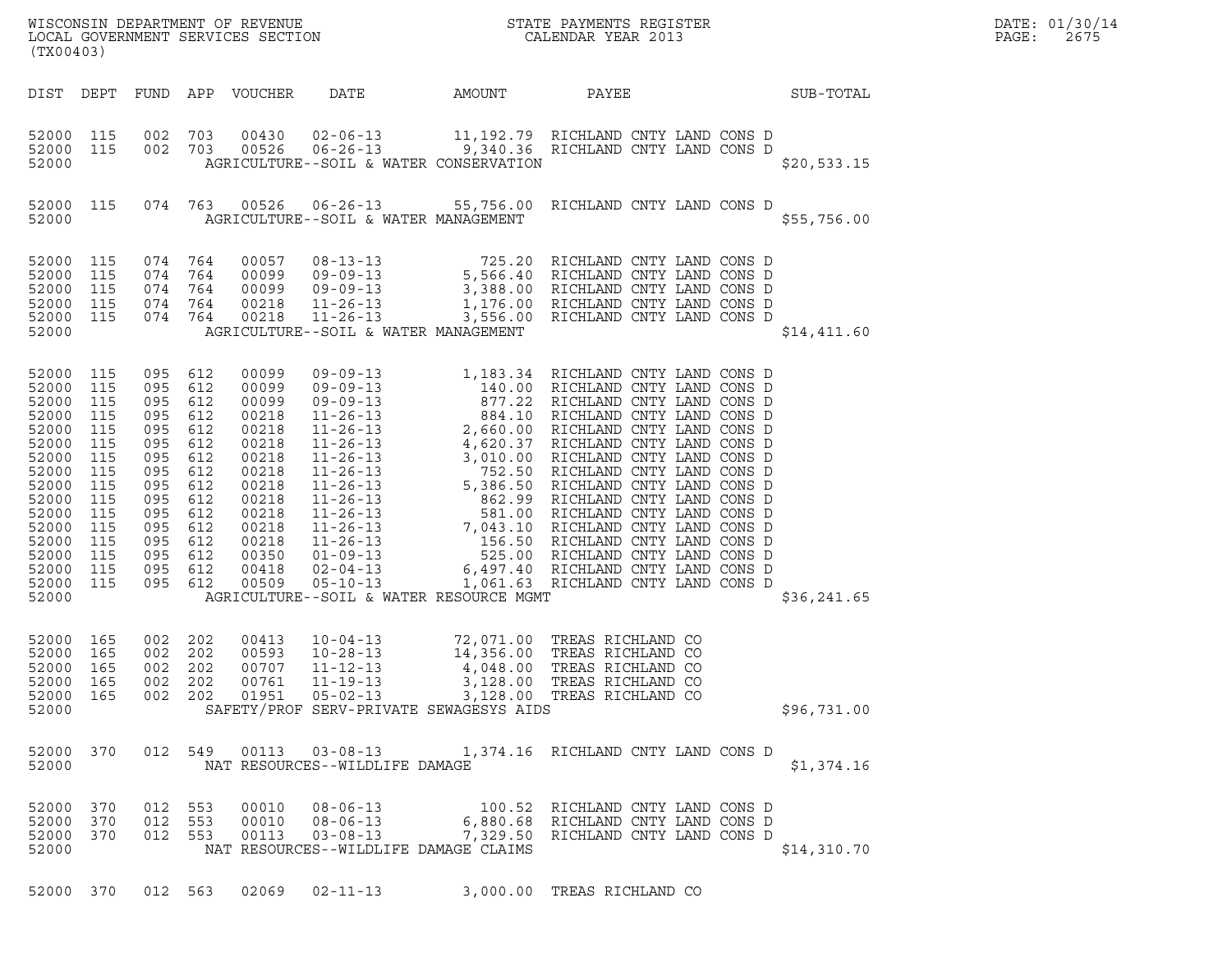| (TX00403)                                    |            |                                  |                    |                                  |                                                                      |        |                                                                                                                                        |               | DATE: 01/30/14<br>PAGE:<br>2676 |
|----------------------------------------------|------------|----------------------------------|--------------------|----------------------------------|----------------------------------------------------------------------|--------|----------------------------------------------------------------------------------------------------------------------------------------|---------------|---------------------------------|
|                                              |            |                                  |                    | DIST DEPT FUND APP VOUCHER       | DATE                                                                 | AMOUNT | PAYEE                                                                                                                                  | SUB-TOTAL     |                                 |
|                                              |            |                                  |                    |                                  |                                                                      |        |                                                                                                                                        | \$3,000.00    |                                 |
| 52000                                        |            |                                  |                    |                                  | NAT RESOURCES-FOREST CROP/MANAGED FOREST                             |        | 52000 370 012 566 00001 09-24-13 26,917.29 TREAS RICHLAND CO                                                                           | \$26, 917.29  |                                 |
| 52000 370<br>52000                           |            |                                  |                    |                                  | NAT RESOURCES--SNOWMOBILE TRAIL AIDS                                 |        | 012 574 00310 08-22-13 16,850.00 TREAS RICHLAND CNTY                                                                                   | \$16,850.00   |                                 |
| 52000 370<br>52000                           |            |                                  |                    |                                  | NAT RESOURCES--SNOWMOBILE TRAIL AIDS                                 |        | 012 575 03653 07-15-13 16,850.00 TREAS RICHLAND CO                                                                                     | \$16,850.00   |                                 |
| 52000 370<br>52000                           |            |                                  |                    |                                  | NAT RESOURCES--LAKES MANAGEMENT GRANTS                               |        | 012 663 01955 01-30-13 3,749.25 TREAS RICHLAND CO                                                                                      | \$3,749.25    |                                 |
| 52000 370<br>52000                           |            |                                  |                    |                                  | NAT RESOURCES--INVASIVE AQUATICE SPECIES                             |        | 012 678 01221 12-18-13 600.00 RICHLAND CNTY LAND CONS D                                                                                | \$600.00      |                                 |
| 52000 370<br>52000                           |            |                                  |                    |                                  | NAT RESOURCES--RU RECYCLING GRANT                                    |        | 074 670 41214 05-20-13 94,252.65 TREAS RICHLAND CO                                                                                     | \$94, 252.65  |                                 |
| 52000 370<br>52000                           |            |                                  |                    |                                  | NAT RESOURCES--RU CONSOLIDATED GRANT                                 |        | 074 673 41214 05-20-13 4,522.79 TREAS RICHLAND CO                                                                                      | \$4,522.79    |                                 |
| 52000 395<br>52000                           |            |                                  |                    |                                  | TRANSPORTATION--HIGHWAY SAFETY-FEDERAL                               |        | 011 185 95217 11-25-13 3,385.32 TREAS RICHLAND CO                                                                                      | \$3,385.32    |                                 |
| 52000 395<br>52000 395<br>52000 395<br>52000 |            | 011 190                          | 011 190<br>011 190 |                                  | TRANSPORTATION--GENERAL TRANSP AIDS-GTA                              |        | 68052 01-07-13 142,092.99 COUNTYOFRICHLAND<br>82052 07-01-13 284,185.98 COUNTYOFRICHLAND<br>94052 10-07-13 142,092.99 COUNTYOFRICHLAND | \$568,371.96  |                                 |
| 52000 395<br>52000                           |            | 011 278                          |                    | 84052                            | 08-09-13<br>TRANSPORTATION--LRIP/TRIP/MSIP GRANTS                    |        | 109,362.95 TREAS RICHLAND CO                                                                                                           | \$109, 362.95 |                                 |
| 52000 410<br>52000                           |            | 002 116                          |                    | 11357                            | $11 - 05 - 13$<br>CORRECTIONS--LOCAL AID                             |        | 12,141.15 TREAS RICHLAND CO                                                                                                            | \$12,141.15   |                                 |
| 52000 435<br>52000<br>52000<br>52000 435     | 435<br>435 | 005<br>005 000<br>005<br>005 000 | 000<br>000         | 90310<br>90314<br>90318<br>90321 | $01 - 01 - 13$<br>$02 - 01 - 13$<br>$03 - 01 - 13$<br>$04 - 01 - 13$ |        | 124,439.00 RICHLAND CO<br>285,831.00 RICHLAND CO<br>233,301.00 RICHLAND CO<br>154,111.00 RICHLAND CO                                   |               |                                 |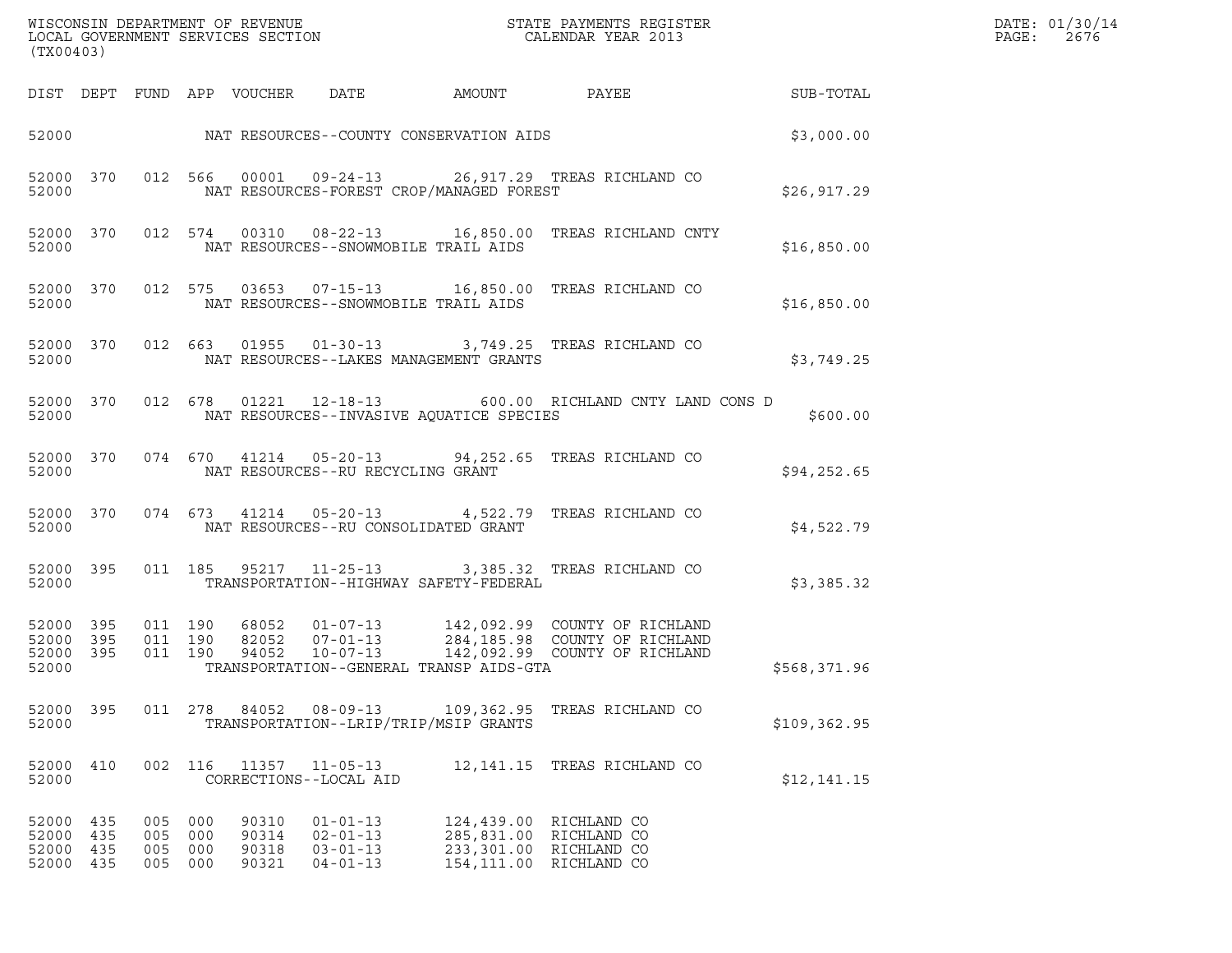| (TX00403)                                                                                                                                                                        |                                                                                                                                   |                                                                                                                                   |                                                                                                                                   |                                                                                                                                                                         |                                                                                                                                                                                                                                                                                                                                                    |                                                                                                                                                                                                                                                                                                    |                                                                                                                                                                                                                                                                      |                |
|----------------------------------------------------------------------------------------------------------------------------------------------------------------------------------|-----------------------------------------------------------------------------------------------------------------------------------|-----------------------------------------------------------------------------------------------------------------------------------|-----------------------------------------------------------------------------------------------------------------------------------|-------------------------------------------------------------------------------------------------------------------------------------------------------------------------|----------------------------------------------------------------------------------------------------------------------------------------------------------------------------------------------------------------------------------------------------------------------------------------------------------------------------------------------------|----------------------------------------------------------------------------------------------------------------------------------------------------------------------------------------------------------------------------------------------------------------------------------------------------|----------------------------------------------------------------------------------------------------------------------------------------------------------------------------------------------------------------------------------------------------------------------|----------------|
| DIST                                                                                                                                                                             | DEPT                                                                                                                              | <b>FUND</b>                                                                                                                       | APP                                                                                                                               | VOUCHER                                                                                                                                                                 | DATE                                                                                                                                                                                                                                                                                                                                               | AMOUNT                                                                                                                                                                                                                                                                                             | PAYEE                                                                                                                                                                                                                                                                | SUB-TOTAL      |
| 52000<br>52000<br>52000<br>52000<br>52000<br>52000<br>52000<br>52000<br>52000<br>52000                                                                                           | 435<br>435<br>435<br>435<br>435<br>435<br>435<br>435<br>435                                                                       | 005<br>005<br>005<br>005<br>005<br>005<br>005<br>005<br>005                                                                       | 000<br>000<br>000<br>000<br>000<br>000<br>000<br>000<br>000                                                                       | 90323<br>90325<br>90326<br>90400<br>90402<br>90403<br>90406<br>90408<br>90411                                                                                           | $05 - 01 - 13$<br>$06 - 01 - 13$<br>$07 - 02 - 13$<br>$07 - 01 - 13$<br>$08 - 01 - 13$<br>$09 - 01 - 13$<br>$10 - 01 - 13$<br>$11 - 01 - 13$<br>$12 - 01 - 13$<br>HEALTH SERVICES--STATE/FED AIDS                                                                                                                                                  |                                                                                                                                                                                                                                                                                                    | 322,591.00 RICHLAND CO<br>220,894.00 RICHLAND CO<br>14,590.00 RICHLAND CO<br>659,183.00 RICHLAND CO<br>232,893.00 RICHLAND CO<br>186,259.00 RICHLAND CO<br>156,313.00 RICHLAND CO<br>242,792.00 RICHLAND CO<br>196,075.00 RICHLAND CO                                | \$3,029,272.00 |
| 52000<br>52000                                                                                                                                                                   | 435                                                                                                                               | 005                                                                                                                               | 162                                                                                                                               | 01HSD                                                                                                                                                                   | $09 - 03 - 13$                                                                                                                                                                                                                                                                                                                                     | HS--AMBULANCE FUNDING ASSISTANCE GRANTS                                                                                                                                                                                                                                                            | 5,527.48 RICHLAND COUNTY                                                                                                                                                                                                                                             | \$5,527.48     |
| 52000<br>52000                                                                                                                                                                   | 435                                                                                                                               | 005                                                                                                                               | 163                                                                                                                               | 01LGS                                                                                                                                                                   | $11 - 18 - 13$                                                                                                                                                                                                                                                                                                                                     | HS--PREPAID MEDICAL TRANSPORT REIMBURSE                                                                                                                                                                                                                                                            | 50,600.00 RICHLAND COUNTY AMBULANCE                                                                                                                                                                                                                                  | \$50,600.00    |
| 52000<br>52000<br>52000<br>52000<br>52000<br>52000<br>52000<br>52000<br>52000<br>52000<br>52000<br>52000<br>52000<br>52000<br>52000<br>52000<br>52000<br>52000<br>52000<br>52000 | 437<br>437<br>437<br>437<br>437<br>437<br>437<br>437<br>437<br>437<br>437<br>437<br>437<br>437<br>437<br>437<br>437<br>437<br>437 | 005<br>005<br>005<br>005<br>005<br>005<br>005<br>005<br>005<br>005<br>005<br>005<br>005<br>005<br>005<br>005<br>005<br>005<br>005 | 000<br>000<br>000<br>000<br>000<br>000<br>000<br>000<br>000<br>000<br>000<br>000<br>000<br>000<br>000<br>000<br>000<br>000<br>000 | 00000<br>00000<br>00000<br>00000<br>00000<br>00000<br>00000<br>00000<br>00000<br>00000<br>00000<br>00000<br>00000<br>00000<br>00000<br>00000<br>00000<br>00000<br>00000 | $01 - 23 - 13$<br>$03 - 05 - 13$<br>$04 - 11 - 13$<br>$04 - 07 - 13$<br>$06 - 30 - 13$<br>$06 - 31 - 13$<br>$06 - 05 - 13$<br>$07 - 08 - 13$<br>$07 - 05 - 13$<br>$07 - 30 - 13$<br>$08 - 05 - 13$<br>$09 - 12 - 13$<br>$09 - 30 - 13$<br>$10 - 06 - 13$<br>$10 - 05 - 13$<br>$10 - 28 - 13$<br>$11 - 05 - 13$<br>$11 - 19 - 13$<br>$12 - 30 - 13$ | 11,539.22 RICHLAND<br>70,584.52 RICHLAND<br>3,439.50 RICHLAND<br>28,153.00 RICHLAND<br>17,402.00<br>6,091.90 RICHLAND<br>9,075.45 RICHLAND<br>245,472.60 RICHLAND<br>25,992.69 RICHLAND<br>10,896.55 RICHLAND<br>7,334.60 RICHLAND<br>7,527.00 RICHLAND<br>CHILDREN & FAMILIES--STATE/FEDERAL AIDS | 29, 224.46 RICHLAND CHILD SUPPORT<br>37,658.63 RICHLAND CHILD SUPPORT<br>RICHLAND<br>1,302.00 RICHLAND CHILD SUPPORT<br>32,678.90 RICHLAND CHILD SUPPORT<br>29,175.34 RICHLAND CHILD SUPPORT<br>10,833.08 RICHLAND CHILD SUPPORT<br>10,840.31 RICHLAND CHILD SUPPORT | \$595,221.75   |
| 52000<br>52000                                                                                                                                                                   | 455                                                                                                                               | 002                                                                                                                               | 202                                                                                                                               | 00723                                                                                                                                                                   | $04 - 12 - 13$                                                                                                                                                                                                                                                                                                                                     | 655.49<br>JUSTICE--LAW ENFORCEMENT TRAINING REIMB                                                                                                                                                                                                                                                  | TREAS RICHLAND CNTY                                                                                                                                                                                                                                                  | \$655.49       |
| 52000 455<br>52000                                                                                                                                                               |                                                                                                                                   | 002                                                                                                                               | 221                                                                                                                               | 04860                                                                                                                                                                   | 07-30-13<br>JUSTICE--LAW ENFORCEMENT SERVICES AID                                                                                                                                                                                                                                                                                                  | 140.00                                                                                                                                                                                                                                                                                             | TREAS RICHLAND CNTY                                                                                                                                                                                                                                                  | \$140.00       |
| 52000<br>52000<br>52000                                                                                                                                                          | 455<br>455<br>455                                                                                                                 | 002<br>002<br>002                                                                                                                 | 231<br>231<br>231                                                                                                                 | 00112<br>00516<br>00723                                                                                                                                                 | $11 - 01 - 13$<br>$02 - 13 - 13$<br>$04 - 12 - 13$                                                                                                                                                                                                                                                                                                 | 160.00<br>4,800.00<br>1,907.05                                                                                                                                                                                                                                                                     | TREAS RICHLAND CNTY<br>TREAS RICHLAND CNTY<br>TREAS RICHLAND CNTY                                                                                                                                                                                                    |                |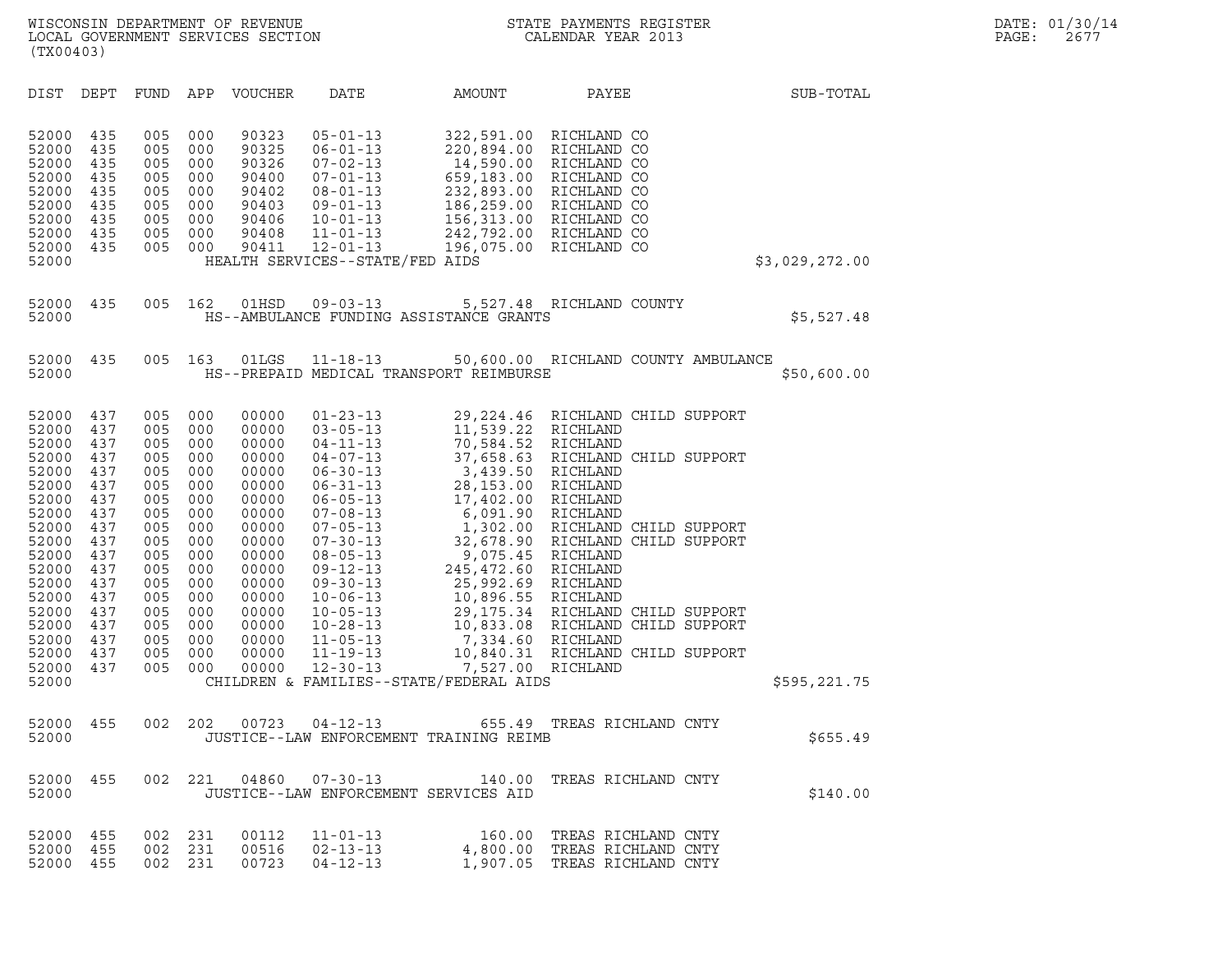| (TX00403)                                    |                   |                               |         |                            |                                                             |        |                                                                                                                                     |              | DATE: 01/30/14<br>$\mathtt{PAGE}$ :<br>2678 |
|----------------------------------------------|-------------------|-------------------------------|---------|----------------------------|-------------------------------------------------------------|--------|-------------------------------------------------------------------------------------------------------------------------------------|--------------|---------------------------------------------|
|                                              |                   |                               |         | DIST DEPT FUND APP VOUCHER | DATE                                                        | AMOUNT | PAYEE                                                                                                                               | SUB-TOTAL    |                                             |
|                                              |                   |                               |         |                            | JUSTICE--LAW ENFORCEMENT TRAINING                           |        |                                                                                                                                     | \$6,867.05   |                                             |
| 52000                                        | 52000 455         |                               |         |                            | JUSTICE--VICTIM/WITNESS ASSISTANCE SERV                     |        | 002 532 04787 07-30-13 14,523.38 TREAS RICHLAND CO                                                                                  | \$14,523.38  |                                             |
| 52000 455<br>52000                           |                   |                               |         |                            | JUSTICE--VICTIM/WITNESS SERVICES                            |        | 002 539 00053 03-12-13 13,836.71 TREAS RICHLAND CO                                                                                  | \$13,836.71  |                                             |
| 52000 465<br>52000                           | 52000 465         | 002 308                       |         | 00612                      | MILITARY AFFAIRS-EMER MGMT-RESPONSE EQMT                    |        | 03-19-13 8,550.00 TREAS RICHLAND CO<br>002 308 00870 12-03-13 9,560.00 TREAS RICHLAND CO                                            | \$18, 110.00 |                                             |
| 52000                                        | 52000 465         | 52000 465 002 337<br>002 337  |         |                            | 00428  02-01-13<br>MILITARY AFFAIRS-EMERGENCY MGMT PLANNING |        | 3,940.00 TREAS RICHLAND CO<br>00702  06-28-13  3,932.00 TREAS RICHLAND CO                                                           | \$7,872.00   |                                             |
| 52000 465<br>52000 465<br>52000 465<br>52000 |                   | 002 342<br>002 342<br>002 342 |         | 00773                      | $08 - 14 - 13$<br>MILITARY AFFAIRS-EMERGENCY MGMT-FED FUND  |        | 00278   10-11-13   57,658.49   TREAS RICHLAND CO<br>00385   01-30-13   14,099.61   TREAS RICHLAND CO<br>13,799.69 TREAS RICHLAND CO | \$85,557.79  |                                             |
| 52000 485<br>52000 485<br>52000              |                   | 002 127                       | 002 127 |                            | VETERANS AFFAIRS GRANTS                                     |        |                                                                                                                                     | \$1,850.00   |                                             |
| 52000                                        | 52000 485         | 52000 485 082 267             | 082 267 |                            | VETERANS AFFAIRS--GRANTS TO COUNTIES                        |        |                                                                                                                                     | \$8,325.00   |                                             |
| 52000 485<br>52000                           |                   |                               | 082 280 |                            | VETERANS AFFAIRS--GRANTS                                    |        |                                                                                                                                     | \$836.03     |                                             |
| 52000 485<br>52000 485<br>52000              |                   | 083 370<br>083 370            |         | 05206<br>05316             | VETERANS AFFAIRS--GRANTS TO COUNTIES                        |        | 06-06-13 4,500.00 TREAS RICHLAND CNTY<br>06-10-13 3,825.00 TREAS RICHLAND CO                                                        | \$8,325.00   |                                             |
| 52000<br>52000                               | 505               |                               |         | 002 116 01320              | DOA--LAND INFORMATION BOARD GRANTS                          |        |                                                                                                                                     | \$26,432.00  |                                             |
| 52000<br>52000<br>52000                      | 505<br>505<br>505 | 002 155<br>002 155<br>002 155 |         | 60127<br>60195<br>60256    | $09 - 24 - 13$<br>$10 - 23 - 13$<br>$11 - 25 - 13$          |        | 129.86 TREAS RICHLAND CO<br>219.70 TREAS RICHLAND CO<br>317.24 TREAS RICHLAND CO                                                    |              |                                             |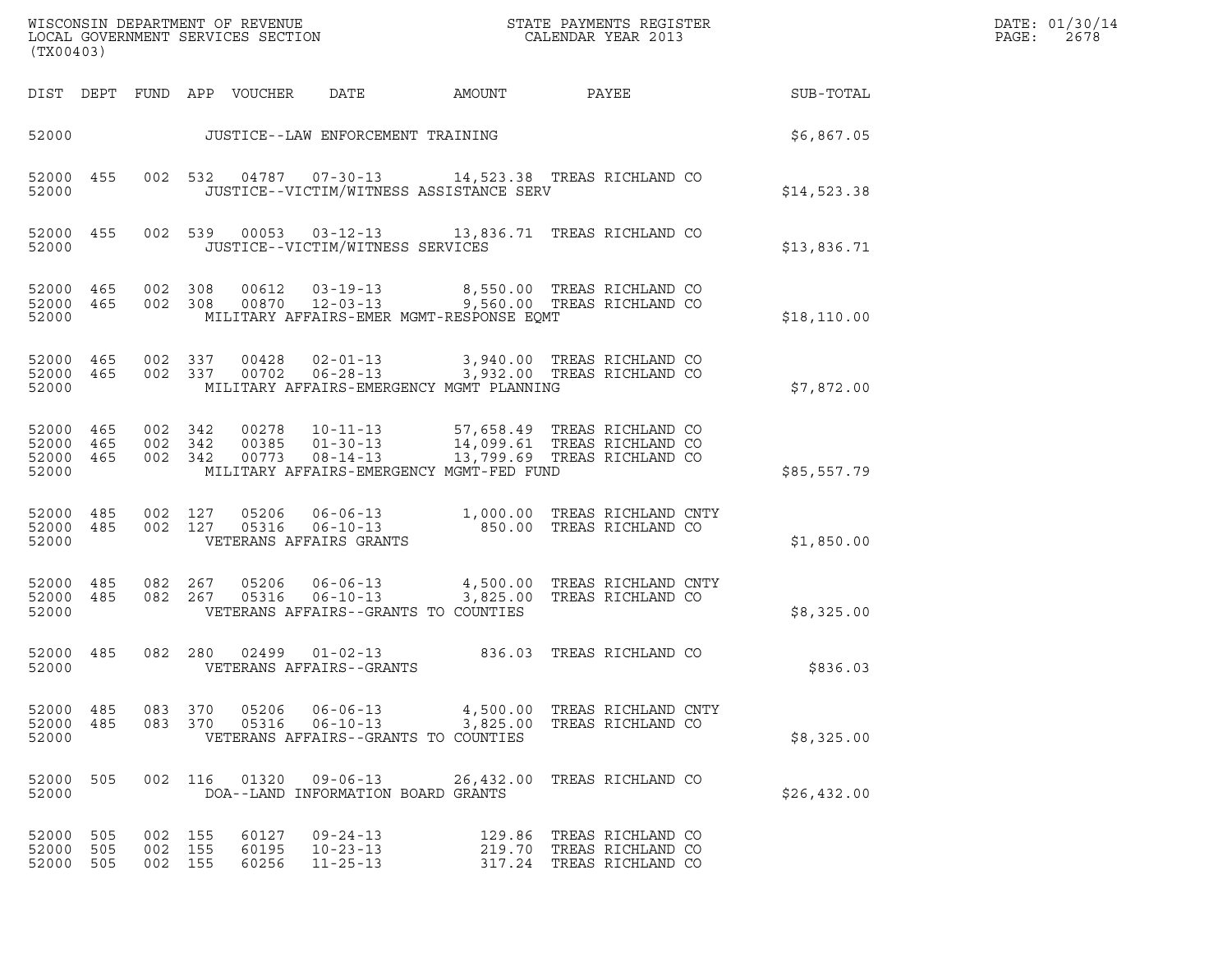| (TX00403)                                                                                                                                                                        |                                                                                                                                   |                                                                                                                                   |                                                                                                                                   |                                                                                                                                                                         |                                                                                                                                                                                                                                                                                                                                                                                 |                                                                                                                                                                                                                                                                                                                                                                                                                                  |                                                                                                                                                                                                                                                                               |                |
|----------------------------------------------------------------------------------------------------------------------------------------------------------------------------------|-----------------------------------------------------------------------------------------------------------------------------------|-----------------------------------------------------------------------------------------------------------------------------------|-----------------------------------------------------------------------------------------------------------------------------------|-------------------------------------------------------------------------------------------------------------------------------------------------------------------------|---------------------------------------------------------------------------------------------------------------------------------------------------------------------------------------------------------------------------------------------------------------------------------------------------------------------------------------------------------------------------------|----------------------------------------------------------------------------------------------------------------------------------------------------------------------------------------------------------------------------------------------------------------------------------------------------------------------------------------------------------------------------------------------------------------------------------|-------------------------------------------------------------------------------------------------------------------------------------------------------------------------------------------------------------------------------------------------------------------------------|----------------|
| DIST                                                                                                                                                                             | DEPT                                                                                                                              | FUND                                                                                                                              | APP                                                                                                                               | <b>VOUCHER</b>                                                                                                                                                          | DATE                                                                                                                                                                                                                                                                                                                                                                            | AMOUNT                                                                                                                                                                                                                                                                                                                                                                                                                           | PAYEE                                                                                                                                                                                                                                                                         | SUB-TOTAL      |
| 52000<br>52000<br>52000<br>52000<br>52000<br>52000<br>52000<br>52000<br>52000<br>52000<br>52000<br>52000<br>52000<br>52000                                                       | 505<br>505<br>505<br>505<br>505<br>505<br>505<br>505<br>505<br>505<br>505<br>505<br>505                                           | 002<br>002<br>002<br>002<br>002<br>002<br>002<br>002<br>002<br>002<br>002<br>002<br>002                                           | 155<br>155<br>155<br>155<br>155<br>155<br>155<br>155<br>155<br>155<br>155<br>155<br>155                                           | 60298<br>60298<br>60417<br>60417<br>60452<br>60452<br>60630<br>60630<br>60709<br>60709<br>60736<br>60770<br>60814                                                       | $12 - 09 - 13$<br>$12 - 09 - 13$<br>$01 - 29 - 13$<br>$01 - 29 - 13$<br>$02 - 06 - 13$<br>$02 - 06 - 13$<br>$04 - 23 - 13$<br>$04 - 23 - 13$<br>$05 - 23 - 13$<br>$05 - 23 - 13$<br>$06 - 06 - 13$<br>$06 - 25 - 13$<br>$07 - 09 - 13$                                                                                                                                          | 1,188.57<br>1,<br>$\frac{3}{1}$ ,<br>$\frac{1}{1}$ ,<br>$\frac{1}{1}$ ,<br>$\frac{1}{1}$ ,<br>62.47<br>145.27<br>3,471.86<br>1,410.23<br>211.02<br>447.86<br>1,720.30<br>1,308.27<br>289.22<br>433.90<br>398.26<br>217.38<br>DOA-HOUSING ASSISTANCE-FEDERAL FUNDS                                                                                                                                                                | TREAS RICHLAND CO<br>TREAS RICHLAND CO<br>TREAS RICHLAND CO<br>TREAS RICHLAND CO<br>TREAS RICHLAND CO<br>TREAS RICHLAND CO<br>TREAS RICHLAND CO<br>TREAS RICHLAND CO<br>TREAS RICHLAND CO<br>TREAS RICHLAND CO<br>TREAS RICHLAND CO<br>TREAS RICHLAND CO<br>TREAS RICHLAND CO | \$11,971.41    |
| 52000<br>52000<br>52000<br>52000<br>52000<br>52000<br>52000<br>52000<br>52000<br>52000<br>52000<br>52000<br>52000<br>52000<br>52000<br>52000<br>52000<br>52000<br>52000<br>52000 | 505<br>505<br>505<br>505<br>505<br>505<br>505<br>505<br>505<br>505<br>505<br>505<br>505<br>505<br>505<br>505<br>505<br>505<br>505 | 035<br>035<br>035<br>035<br>035<br>035<br>035<br>035<br>035<br>035<br>035<br>035<br>035<br>035<br>035<br>035<br>035<br>035<br>035 | 371<br>371<br>371<br>371<br>371<br>371<br>371<br>371<br>371<br>371<br>371<br>371<br>371<br>371<br>371<br>371<br>371<br>371<br>371 | 60127<br>60195<br>60256<br>60298<br>60298<br>60417<br>60417<br>60417<br>60452<br>60452<br>60630<br>60630<br>60709<br>60709<br>60736<br>60736<br>60770<br>60770<br>60814 | $09 - 24 - 13$<br>$10 - 23 - 13$<br>$11 - 25 - 13$<br>$12 - 09 - 13$<br>$12 - 09 - 13$<br>$01 - 29 - 13$<br>$01 - 29 - 13$<br>$01 - 29 - 13$<br>$02 - 06 - 13$<br>$02 - 06 - 13$<br>$04 - 23 - 13$<br>$04 - 23 - 13$<br>$05 - 23 - 13$<br>$05 - 23 - 13$<br>$06 - 06 - 13$<br>$06 - 06 - 13$<br>$06 - 25 - 13$<br>$06 - 25 - 13$<br>$07 - 09 - 13$<br>DOA--PUBLIC BENEFITS FUND | 2,840.40<br>$\begin{tabular}{c} 2, 840.40 & TREAS RICHLAND CO \\ 1, 670.58 & TREAS RICHLAND CO \\ 295.64 & TREAS RICHLAND CO \\ 149.11 & TREAS RICHLAND CO \\ 785.37 & TREAS RICHLAND CO \\ 314.33 & TREAS RICHLAND CO \\ 516.27 & TREAS RICHLAND CO \\ 216.90 & TREAS RICHLAND CO \\ 260.67 & TREAS RICHLAND CO \\ 260.16 & TREAS RICHLAND CO \\ 260.16 & TREAS RICHLAND CO \\ 1, 524.59 & TREAS RICHLAND CO \\ 148.32 & TREAS$ | TREAS RICHLAND CO                                                                                                                                                                                                                                                             | \$18,574.28    |
|                                                                                                                                                                                  |                                                                                                                                   |                                                                                                                                   |                                                                                                                                   |                                                                                                                                                                         |                                                                                                                                                                                                                                                                                                                                                                                 |                                                                                                                                                                                                                                                                                                                                                                                                                                  |                                                                                                                                                                                                                                                                               |                |
| 52000<br>52000<br>52000                                                                                                                                                          | 835<br>835                                                                                                                        | 002<br>002                                                                                                                        | 105<br>105                                                                                                                        | 44257<br>81360                                                                                                                                                          | $07 - 22 - 13$<br>$11 - 18 - 13$<br>REVENUE--STATE SHARED REVENUES                                                                                                                                                                                                                                                                                                              |                                                                                                                                                                                                                                                                                                                                                                                                                                  | 179,526.95 TREAS RICHLAND CO<br>968,229.98 TREAS RICHLAND CO                                                                                                                                                                                                                  | \$1,147,756.93 |
| 52000<br>52000                                                                                                                                                                   | 835                                                                                                                               | 002                                                                                                                               | 109                                                                                                                               | 01052                                                                                                                                                                   | $07 - 22 - 13$<br>REVENUE--EXEMPT COMPUTER AID                                                                                                                                                                                                                                                                                                                                  | 11,905.00                                                                                                                                                                                                                                                                                                                                                                                                                        | TREAS RICHLAND CO                                                                                                                                                                                                                                                             | \$11,905.00    |
| 52000<br>52000<br>52000                                                                                                                                                          | 835<br>835                                                                                                                        | 002<br>002                                                                                                                        | 302<br>302                                                                                                                        | 10104<br>11104                                                                                                                                                          | $07 - 22 - 13$<br>$07 - 22 - 13$                                                                                                                                                                                                                                                                                                                                                | REVENUE-FIRST DOLLAR/SCHOOL LEVY CREDITS                                                                                                                                                                                                                                                                                                                                                                                         | 1,612,583.19 TREAS RICHLAND CO<br>554,345.54 TREAS RICHLAND CO                                                                                                                                                                                                                | \$2,166,928.73 |
| 52000 835                                                                                                                                                                        |                                                                                                                                   |                                                                                                                                   | 021 363                                                                                                                           | 37243                                                                                                                                                                   | $03 - 25 - 13$                                                                                                                                                                                                                                                                                                                                                                  |                                                                                                                                                                                                                                                                                                                                                                                                                                  | 461,043.93 TREAS RICHLAND CO                                                                                                                                                                                                                                                  |                |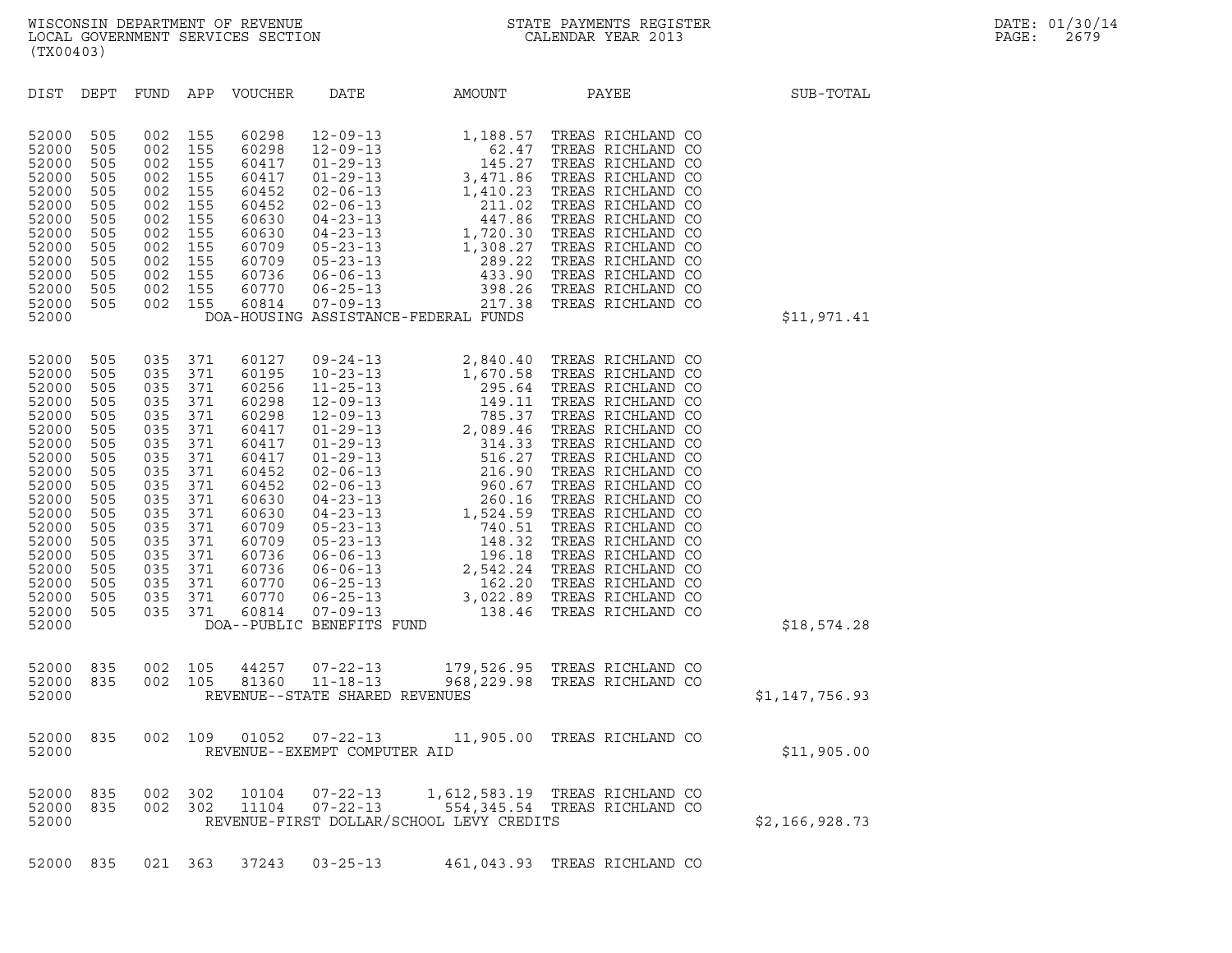| (TX00403) |                               |      |     | WISCONSIN DEPARTMENT OF REVENUE<br>LOCAL GOVERNMENT SERVICES SECTION |      |        | STATE PAYMENTS REGISTER<br>CALENDAR YEAR 2013 |                | PAGE: | DATE: 01/30/14<br>2680 |
|-----------|-------------------------------|------|-----|----------------------------------------------------------------------|------|--------|-----------------------------------------------|----------------|-------|------------------------|
| DIST      | DEPT                          | FUND | APP | <b>VOUCHER</b>                                                       | DATE | AMOUNT | PAYEE                                         | SUB-TOTAL      |       |                        |
| 52000     | REVENUE--LOTTERY CREDIT -     |      |     |                                                                      |      |        |                                               | \$461,043.93   |       |                        |
| 52000     | DISTRICT TOTAL APPROPRIATIONS |      |     |                                                                      |      |        |                                               | \$8,791,493.58 |       |                        |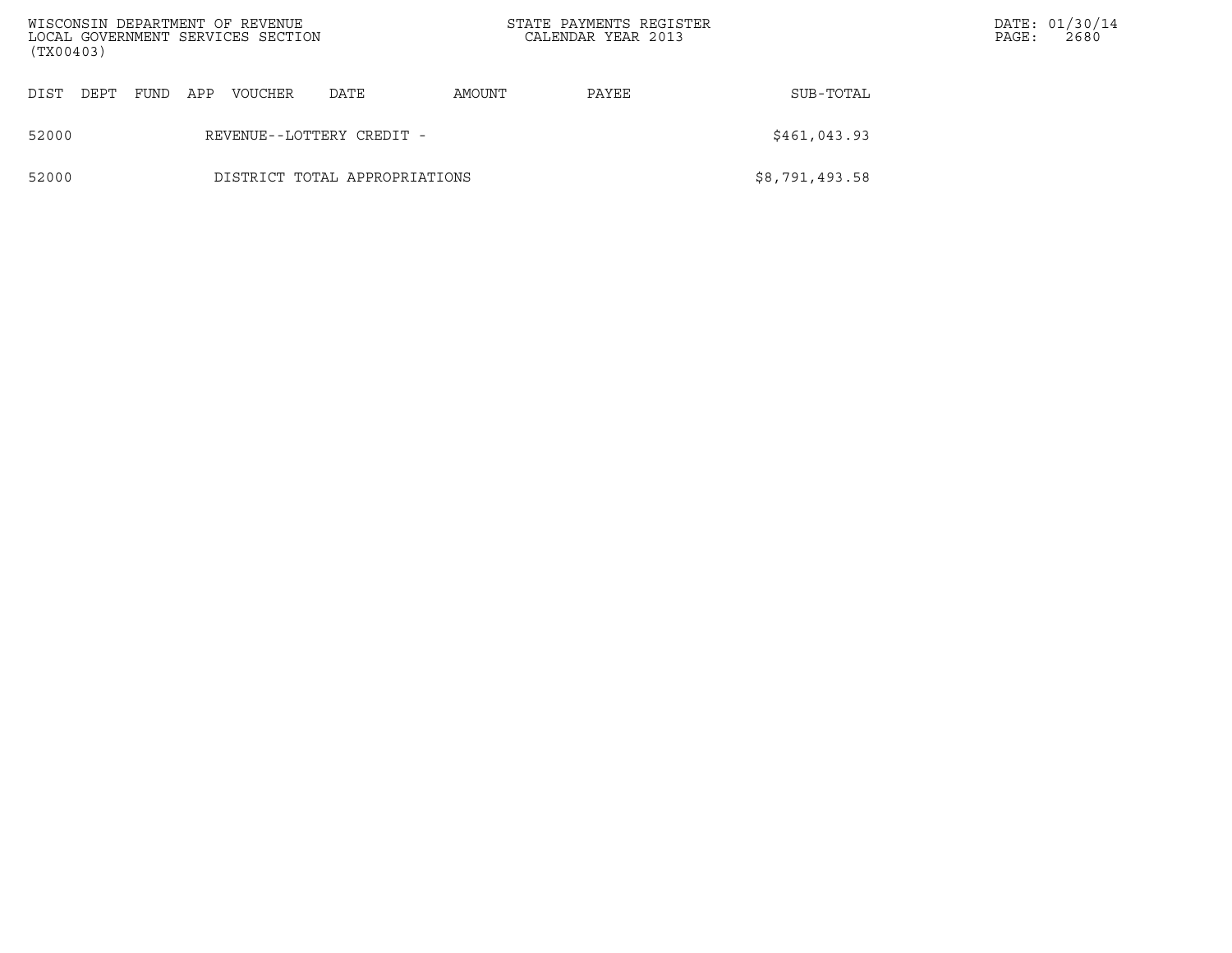| (TX00403)                                                                                                                                                                                                                                                                                                                              | DATE: 01/30/14<br>PAGE:<br>2681 |
|----------------------------------------------------------------------------------------------------------------------------------------------------------------------------------------------------------------------------------------------------------------------------------------------------------------------------------------|---------------------------------|
| DIST DEPT FUND APP VOUCHER DATE                                                                                                                                                                                                                                                                                                        |                                 |
| 002 225 01288 07-03-13 946.22 TREAS TN AKAN<br>52002 165<br>SAFETY/PROF SERV--FIRE INSURANCE DUES<br>52002                                                                                                                                                                                                                             | \$946.22                        |
| 04DNR  10-23-13  1,039.08  TOWN AKAN<br>52002 370<br>000 001<br>NAT RESOURCES-SEVERANCE/YIELD/WITHDRAWAL<br>52002                                                                                                                                                                                                                      | \$1,039.08                      |
| 52002 370 002 503 16227 02-21-13 415.06 TREAS TN AKAN                                                                                                                                                                                                                                                                                  | TOWN SHARE 60.72                |
| 52002<br>NAT RESOURCES--AIDS IN LIEU OF TAXES                                                                                                                                                                                                                                                                                          | \$415.06                        |
| 012 571 36721 06-10-13 1,020.62 TREAS TN AKAN<br>52002 370<br>NAT RESOURCES--FOREST CROP/MFL/CO FOREST<br>52002                                                                                                                                                                                                                        | \$1,020.62                      |
| 012 579 18771 04-15-13 1.54 TREAS TOWN AKAN<br>52002 370<br>NAT RESOURCES--AIDS IN LIEU OF TAXES<br>52002                                                                                                                                                                                                                              | \$1.54                          |
| 71289  01-07-13  21,974.46  TOWN OF AKAN<br>77289  04-01-13  21,974.46  TOWN OF AKAN<br>85289  07-01-13  21,974.46  TOWN OF AKAN<br>97289  10-07-13  21,974.46  TOWN OF AKAN<br>52002 395<br>011 191<br>011 191<br>52002<br>395<br>011 191<br>395<br>52002<br>011 191<br>52002 395<br>TRANSPORTATION--GENERAL TRANSP AIDS-GTA<br>52002 | \$87,897.84                     |
| 52002 835<br>002 105 44235 07-22-13 4,533.18 TREAS TN AKAN 002 105 81338 11-18-13 25,688.00 TREAS TN AKAN<br>52002 835<br>REVENUE--STATE SHARED REVENUES<br>52002                                                                                                                                                                      | \$30,221.18                     |
| 002 109 03163 07-22-13 10.00 TREAS TN AKAN<br>52002 835<br>52002<br>REVENUE--EXEMPT COMPUTER AID                                                                                                                                                                                                                                       | \$10.00                         |
| DISTRICT TOTAL APPROPRIATIONS<br>52002                                                                                                                                                                                                                                                                                                 | \$121,551.54                    |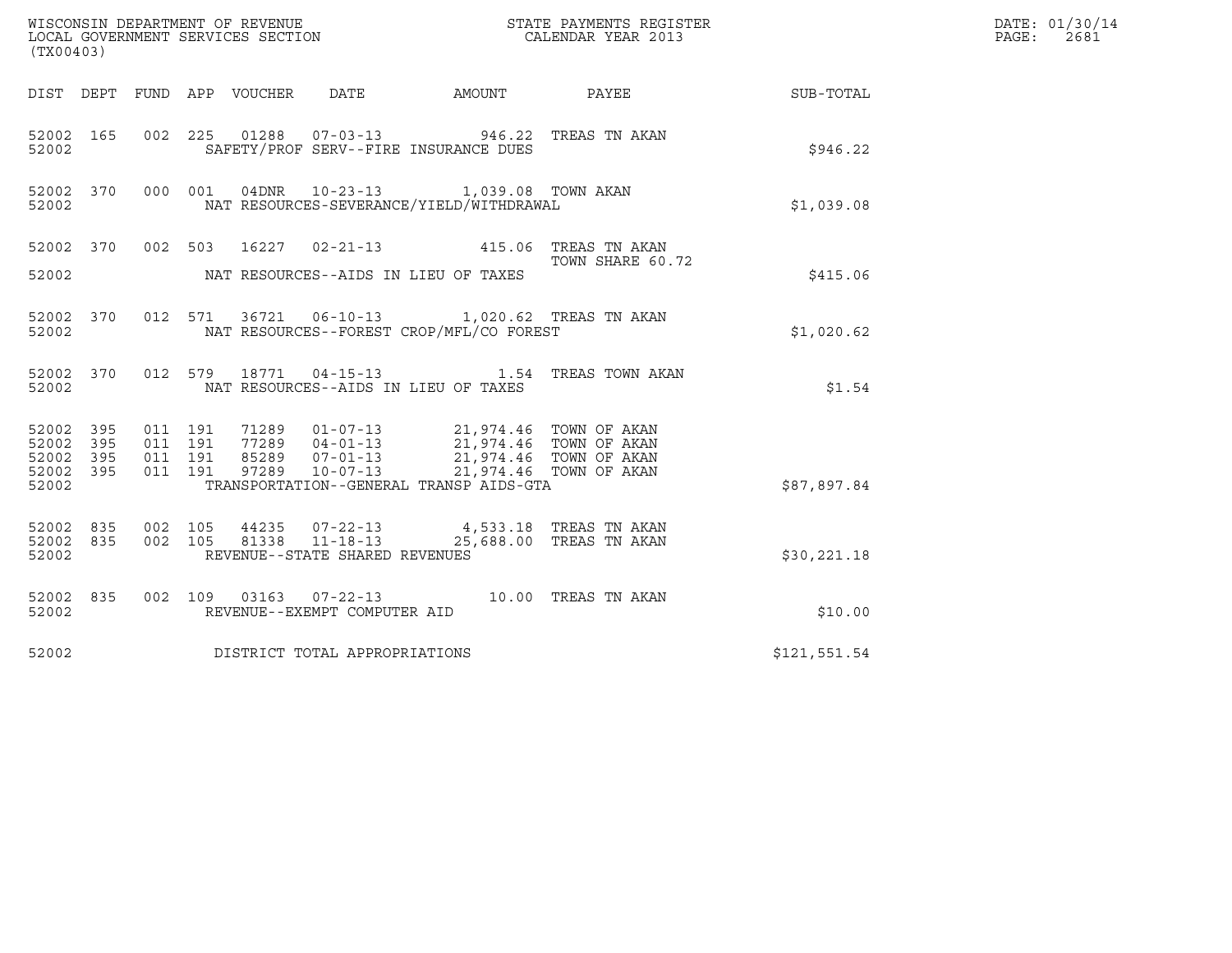| WISCONSIN DEPARTMENT OF REVENUE<br>(TX00403)                                  | LOCAL GOVERNMENT SERVICES SECTION                                                                                                                                                                                  | STATE PAYMENTS REGISTER<br>CALENDAR YEAR 2013      |               | DATE: 01/30/14<br>$\mathtt{PAGE:}$<br>2682 |
|-------------------------------------------------------------------------------|--------------------------------------------------------------------------------------------------------------------------------------------------------------------------------------------------------------------|----------------------------------------------------|---------------|--------------------------------------------|
|                                                                               | DIST DEPT FUND APP VOUCHER DATE<br>AMOUNT                                                                                                                                                                          | PAYEE                                              | SUB-TOTAL     |                                            |
| 52004 165<br>52004                                                            | 002  225  01289  07-03-13  981.96  TREAS TN BLOOM<br>SAFETY/PROF SERV--FIRE INSURANCE DUES                                                                                                                         |                                                    | \$981.96      |                                            |
| 52004 370<br>52004                                                            | 012 571 36722 06-10-13 384.03 TREAS TN BLOOM<br>NAT RESOURCES--FOREST CROP/MFL/CO FOREST                                                                                                                           |                                                    | \$384.03      |                                            |
| 52004 395<br>52004<br>395<br>011<br>52004<br>395<br>011<br>52004 395<br>52004 | 71290  01-07-13  25,388.12  TOWN OF BLOOM<br>011 191<br>191<br>04-01-13 25,388.12 TOWN OF BLOOM<br>77290<br>191<br>85290 07-01-13<br>011 191<br>97290<br>$10 - 07 - 13$<br>TRANSPORTATION--GENERAL TRANSP AIDS-GTA | 25,388.12 TOWN OF BLOOM<br>25,388.13 TOWN OF BLOOM | \$101,552.49  |                                            |
| 52004 835<br>52004 835<br>52004                                               | 44236 07-22-13 7,131.46 TREAS TN BLOOM<br>002 105<br>002 105<br>81339   11-18-13   40,580.93   TREAS TN BLOOM<br>REVENUE--STATE SHARED REVENUES                                                                    |                                                    | \$47,712.39   |                                            |
| 52004 835<br>52004                                                            | 002 109 03164 07-22-13 1.00 TREAS TN BLOOM<br>REVENUE--EXEMPT COMPUTER AID                                                                                                                                         |                                                    | \$1.00        |                                            |
| 52004 835<br>52004                                                            | 002 501 00003<br>$02 - 01 - 13$<br>DOA-PAYMENT FOR MUNICIPAL SERVICES AID                                                                                                                                          | 80.66 TREAS TN BLOOM                               | \$80.66       |                                            |
| 52004                                                                         | DISTRICT TOTAL APPROPRIATIONS                                                                                                                                                                                      |                                                    | \$150, 712.53 |                                            |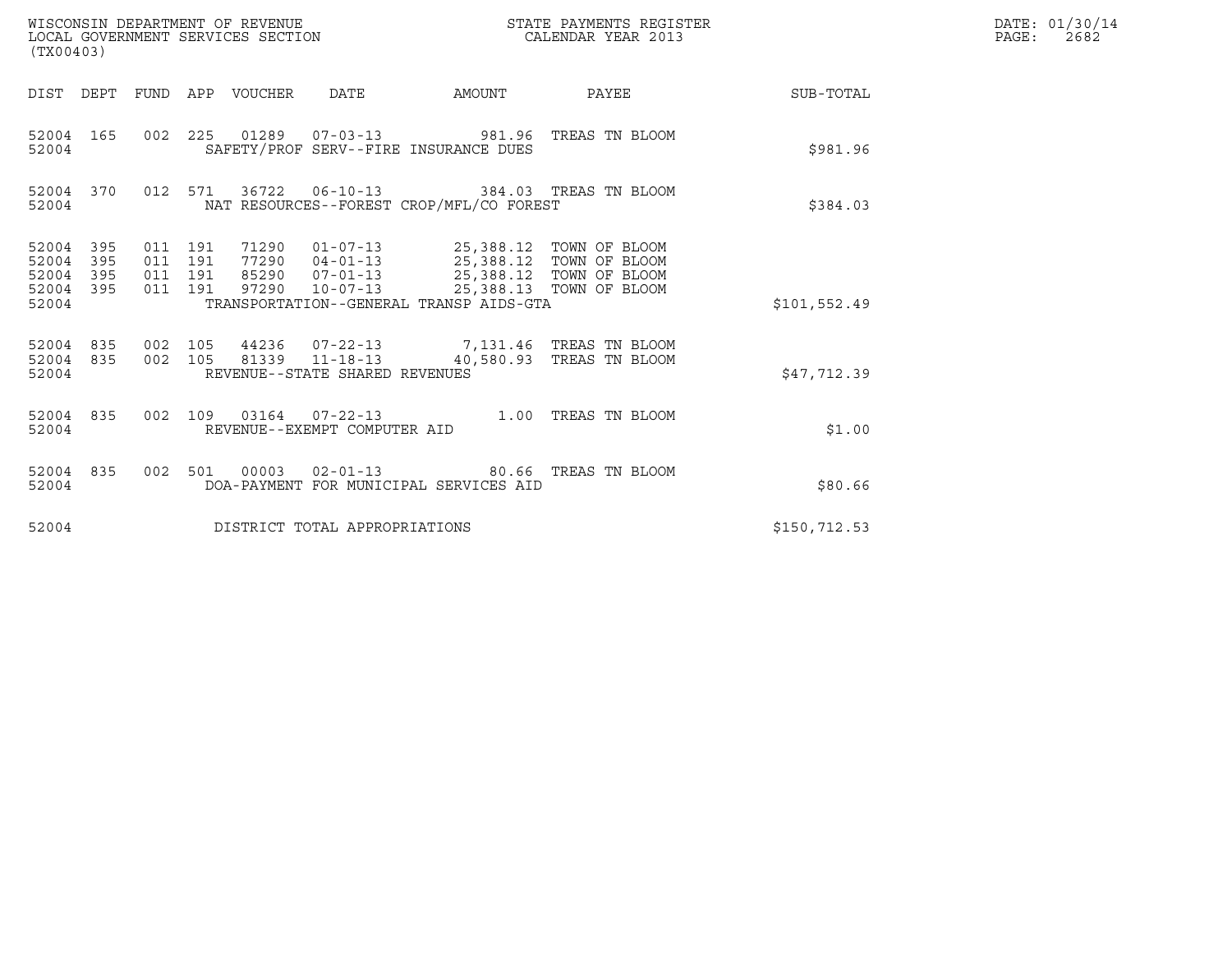| DATE: | 01/30/14 |
|-------|----------|
| PAGE: | 2683     |

| (TX00403)                                                 |           |         |                                          |                |                                                                    |                                          | ${\tt WISCONSIM\ DEPARTMENT\ OF\ REVENUE}\qquad \qquad {\tt STATE\ PAYMENTS\ REGISTER} \\ {\tt LOCAL\ GOVERNMENT\ SERVICES\ SECTION}\qquad \qquad {\tt CALENDAR\ YEAR\ 2013}$ |                  | DATE: 01/30/14<br>PAGE:<br>2683 |
|-----------------------------------------------------------|-----------|---------|------------------------------------------|----------------|--------------------------------------------------------------------|------------------------------------------|-------------------------------------------------------------------------------------------------------------------------------------------------------------------------------|------------------|---------------------------------|
|                                                           |           |         | DIST DEPT FUND APP VOUCHER               |                | DATE                                                               | AMOUNT                                   | PAYEE                                                                                                                                                                         | <b>SUB-TOTAL</b> |                                 |
| 52006                                                     | 52006 165 |         |                                          |                |                                                                    | SAFETY/PROF SERV--FIRE INSURANCE DUES    | 002 225 01290 07-03-13 3,810.87 TREAS TN BUENA VISTA                                                                                                                          | \$3,810.87       |                                 |
| 52006 370<br>52006 370<br>52006 370<br>52006              |           |         | 000 001<br>000 001<br>000 001            |                |                                                                    | NAT RESOURCES-SEVERANCE/YIELD/WITHDRAWAL |                                                                                                                                                                               | \$1,590.38       |                                 |
| 52006 370<br>52006 370<br>52006 370                       |           |         | 002 503<br>002 503<br>002 503            | 15985<br>15985 | $02 - 06 - 13$                                                     |                                          | 15985 02-06-13 3,632.66 TREAS TN BUENA VISTA<br>02-06-13  2,518.00 TREAS TN BUENA VISTA<br>26,622.72 TREAS TN BUENA VISTA<br>TOWN SHARE 1141.61                               |                  |                                 |
| 52006                                                     |           |         |                                          |                |                                                                    | NAT RESOURCES--AIDS IN LIEU OF TAXES     |                                                                                                                                                                               | \$32,773.38      |                                 |
| 52006 370<br>52006                                        |           |         |                                          |                |                                                                    | NAT RESOURCES--FOREST CROP/MFL/CO FOREST | 012 571 36723 06-10-13 559.03 TREAS TN BUENA VISTA                                                                                                                            | \$5559.03        |                                 |
| 52006 370<br>52006 370<br>52006 370<br>52006              |           | 012 579 | 012 579<br>012 579                       |                |                                                                    | NAT RESOURCES--AIDS IN LIEU OF TAXES     | 18772   04-15-13   582.11   TREAS TN BUENA VISTA<br>18772   04-15-13   25.50   TREAS TOWN BUENA VISTA<br>18772   04-15-13   260.23   TREAS TOWN BUENA VISTA                   | \$867.84         |                                 |
| 52006 395<br>52006 395<br>52006 395<br>52006 395<br>52006 |           |         | 011 191<br>011 191<br>011 191<br>011 191 |                |                                                                    | TRANSPORTATION--GENERAL TRANSP AIDS-GTA  |                                                                                                                                                                               | \$66,749.01      |                                 |
| 52006 835<br>52006 835<br>52006                           |           |         | 002 105<br>002 105                       | 81340          | 44237 07-22-13<br>$11 - 18 - 13$<br>REVENUE--STATE SHARED REVENUES |                                          | 9,646.35   TREAS TN BUENA VISTA<br>55,348.81 TREAS TN BUENA VISTA                                                                                                             | \$64,995.16      |                                 |
| 52006 835<br>52006                                        |           |         | 002 109                                  |                | 03165 07-22-13<br>REVENUE--EXEMPT COMPUTER AID                     |                                          | 10.00 TREAS TN BUENA VISTA                                                                                                                                                    | \$10.00          |                                 |
| 52006<br>52006                                            | 835       |         |                                          |                | 021 363 35824 03-25-13<br>REVENUE--LOTTERY CREDIT -                |                                          | 3,539.10 TREAS TN BUENA VISTA                                                                                                                                                 | \$3,539.10       |                                 |
| 52006                                                     |           |         |                                          |                | DISTRICT TOTAL APPROPRIATIONS                                      |                                          |                                                                                                                                                                               | \$174,894.77     |                                 |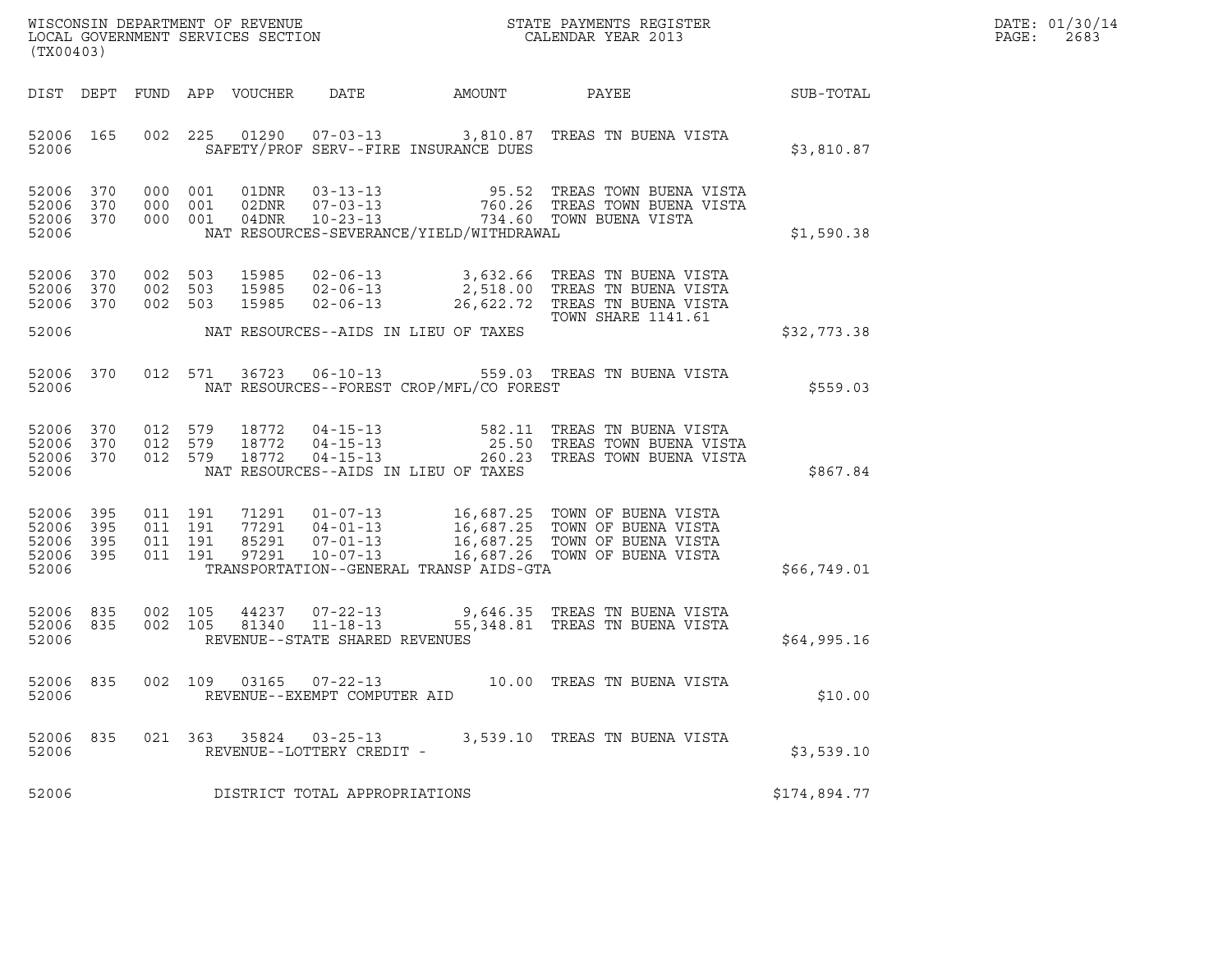| (TX00403)                                                          |                                          | WISCONSIN DEPARTMENT OF REVENUE<br>LOCAL GOVERNMENT SERVICES SECTION |                                |                                                                                                                                                                        | STATE PAYMENTS REGISTER<br>CALENDAR YEAR 2013                                             |              | DATE: 01/30/14<br>$\mathtt{PAGE:}$<br>2684 |
|--------------------------------------------------------------------|------------------------------------------|----------------------------------------------------------------------|--------------------------------|------------------------------------------------------------------------------------------------------------------------------------------------------------------------|-------------------------------------------------------------------------------------------|--------------|--------------------------------------------|
|                                                                    |                                          | DIST DEPT FUND APP VOUCHER                                           | DATE                           | AMOUNT                                                                                                                                                                 | PAYEE                                                                                     | SUB-TOTAL    |                                            |
| 52008 165<br>52008                                                 |                                          |                                                                      |                                | SAFETY/PROF SERV--FIRE INSURANCE DUES                                                                                                                                  | 002  225  01291  07-03-13  1,433.12  TREAS TN DAYTON                                      | \$1,433.12   |                                            |
| 52008 370<br>370<br>52008<br>52008                                 | 000 001<br>000 001                       |                                                                      | 03DNR        07-03-13          | NAT RESOURCES-SEVERANCE/YIELD/WITHDRAWAL                                                                                                                               | 01DNR  03-13-13  523.94 TREAS TOWN DAYTON<br>576.07 TREAS TOWN DAYTON                     | \$1,100.01   |                                            |
| 52008 370<br>52008                                                 |                                          |                                                                      |                                | NAT RESOURCES--FOREST CROP/MFL/CO FOREST                                                                                                                               | 012 571 36724 06-10-13 948.52 TREAS TN DAYTON                                             | \$948.52     |                                            |
| 52008 395<br>395<br>52008<br>52008<br>395<br>52008<br>395<br>52008 | 011 191<br>011 191<br>011 191<br>011 191 | 71292<br>97292                                                       | $10 - 07 - 13$                 | 01-07-13 21,027.10 TOWN OF DAYTON<br>77292  04-01-13  21,027.10 TOWN OF DAYTON<br>85292  07-01-13  21,027.10 TOWN OF DAYTON<br>TRANSPORTATION--GENERAL TRANSP AIDS-GTA | 21,027.11 TOWN OF DAYTON                                                                  | \$84,108.41  |                                            |
| 52008<br>835<br>52008 835<br>52008                                 | 002 105<br>002 105                       |                                                                      | REVENUE--STATE SHARED REVENUES |                                                                                                                                                                        | 44238  07-22-13  7,305.72  TREAS TN DAYTON<br>81341  11-18-13  41,460.88  TREAS TN DAYTON | \$48,766.60  |                                            |
| 52008 835<br>52008                                                 | 002 109                                  |                                                                      | REVENUE--EXEMPT COMPUTER AID   |                                                                                                                                                                        | 03166  07-22-13  14.00 TREAS TN DAYTON                                                    | \$14.00      |                                            |
| 52008                                                              |                                          | DISTRICT TOTAL APPROPRIATIONS                                        |                                |                                                                                                                                                                        |                                                                                           | \$136,370.66 |                                            |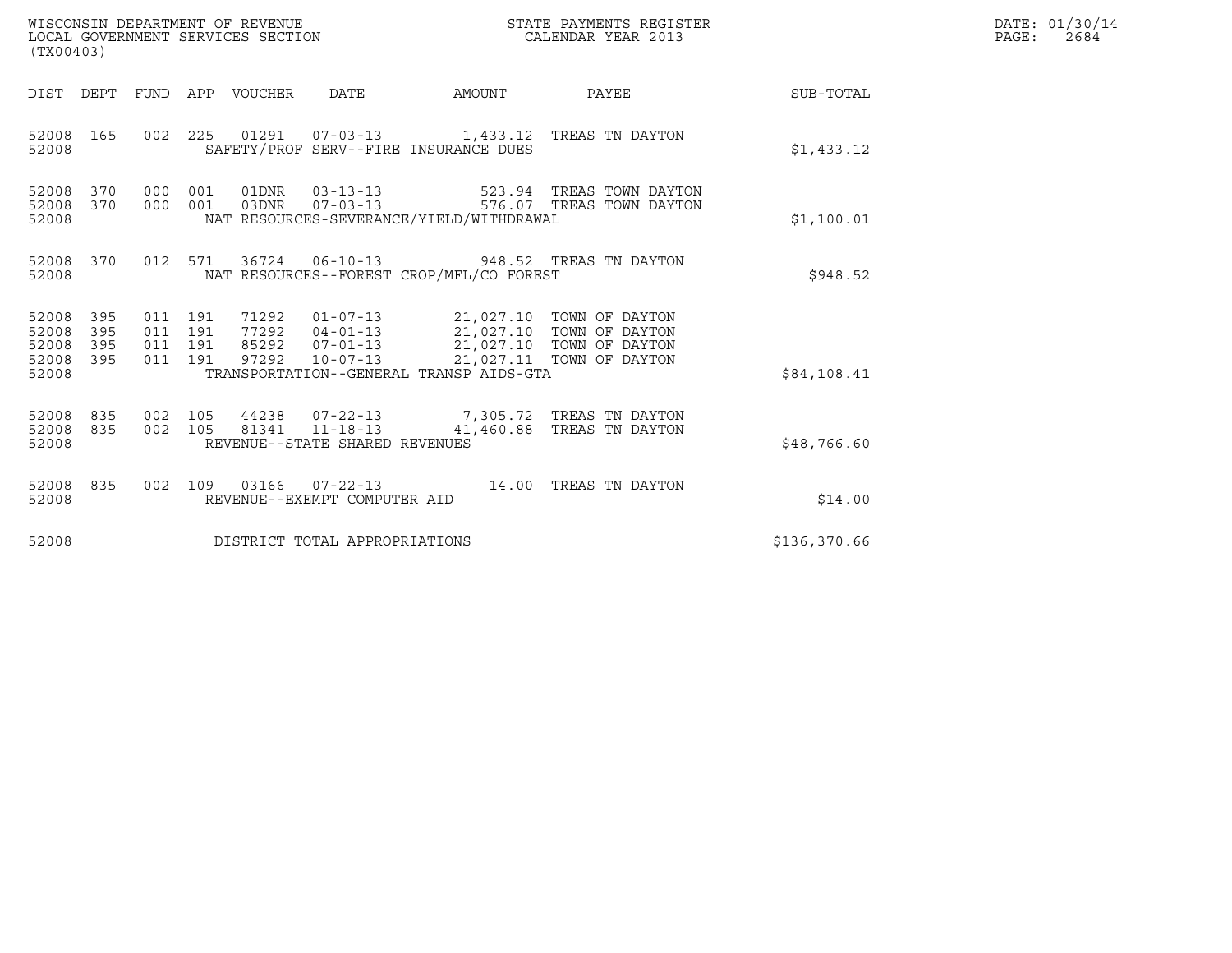| (TX00403)                                  | WISCONSIN DEPARTMENT OF REVENUE<br>LOCAL GOVERNMENT SERVICES SECTION                                                                                               | STATE PAYMENTS REGISTER<br>CALENDAR YEAR 2013 |              | DATE: 01/30/14<br>PAGE:<br>2685 |
|--------------------------------------------|--------------------------------------------------------------------------------------------------------------------------------------------------------------------|-----------------------------------------------|--------------|---------------------------------|
|                                            | DIST DEPT FUND APP VOUCHER DATE<br>AMOUNT                                                                                                                          | PAYEE SUB-TOTAL                               |              |                                 |
| 52010 165<br>52010                         | 002 225 01292 07-03-13 1,333.66 TREAS TN EAGLE<br>SAFETY/PROF SERV--FIRE INSURANCE DUES                                                                            |                                               | \$1,333.66   |                                 |
| 52010 370<br>52010                         | 02DNR  07-03-13  386.72 TREAS TOWN EAGLE<br>000 001<br>NAT RESOURCES-SEVERANCE/YIELD/WITHDRAWAL                                                                    |                                               | \$386.72     |                                 |
| 52010 370                                  | 002 503 15986 02-06-13 15,767.63 TREAS TN EAGLE                                                                                                                    | TOWN SHARE 1735.43                            |              |                                 |
| 52010                                      | NAT RESOURCES--AIDS IN LIEU OF TAXES                                                                                                                               |                                               | \$15,767.63  |                                 |
| 52010 370<br>52010                         | 012 571 36725 06-10-13 407.48 TREAS TN EAGLE<br>NAT RESOURCES--FOREST CROP/MFL/CO FOREST                                                                           |                                               | \$407.48     |                                 |
| 52010 395<br>52010 395                     | 011 191<br>71293   01-07-13   16,893.66   TOWN OF EAGLE<br>77293   04-01-13   16,893.66   TOWN OF EAGLE<br>85293   07-01-13   16,893.66   TOWN OF EAGLE<br>011 191 |                                               |              |                                 |
| 395<br>52010<br>395<br>52010<br>52010      | 011 191<br>011 191<br>$10 - 07 - 13$<br>97293<br>TRANSPORTATION--GENERAL TRANSP AIDS-GTA                                                                           | 16,893.66 TOWN OF EAGLE                       | \$67,574.64  |                                 |
| 52010 835<br>002 105<br>52010 835<br>52010 | 002 105<br>44239  07-22-13  5,160.90  TREAS TN EAGLE<br>81342 11-18-13<br>REVENUE--STATE SHARED REVENUES                                                           | 29,349.00 TREAS TN EAGLE                      | \$34,509.90  |                                 |
| 52010 835<br>52010                         | 002 109 03167 07-22-13 4.00 TREAS TN EAGLE<br>REVENUE--EXEMPT COMPUTER AID                                                                                         |                                               | \$4.00       |                                 |
| 52010                                      | DISTRICT TOTAL APPROPRIATIONS                                                                                                                                      |                                               | \$119,984.03 |                                 |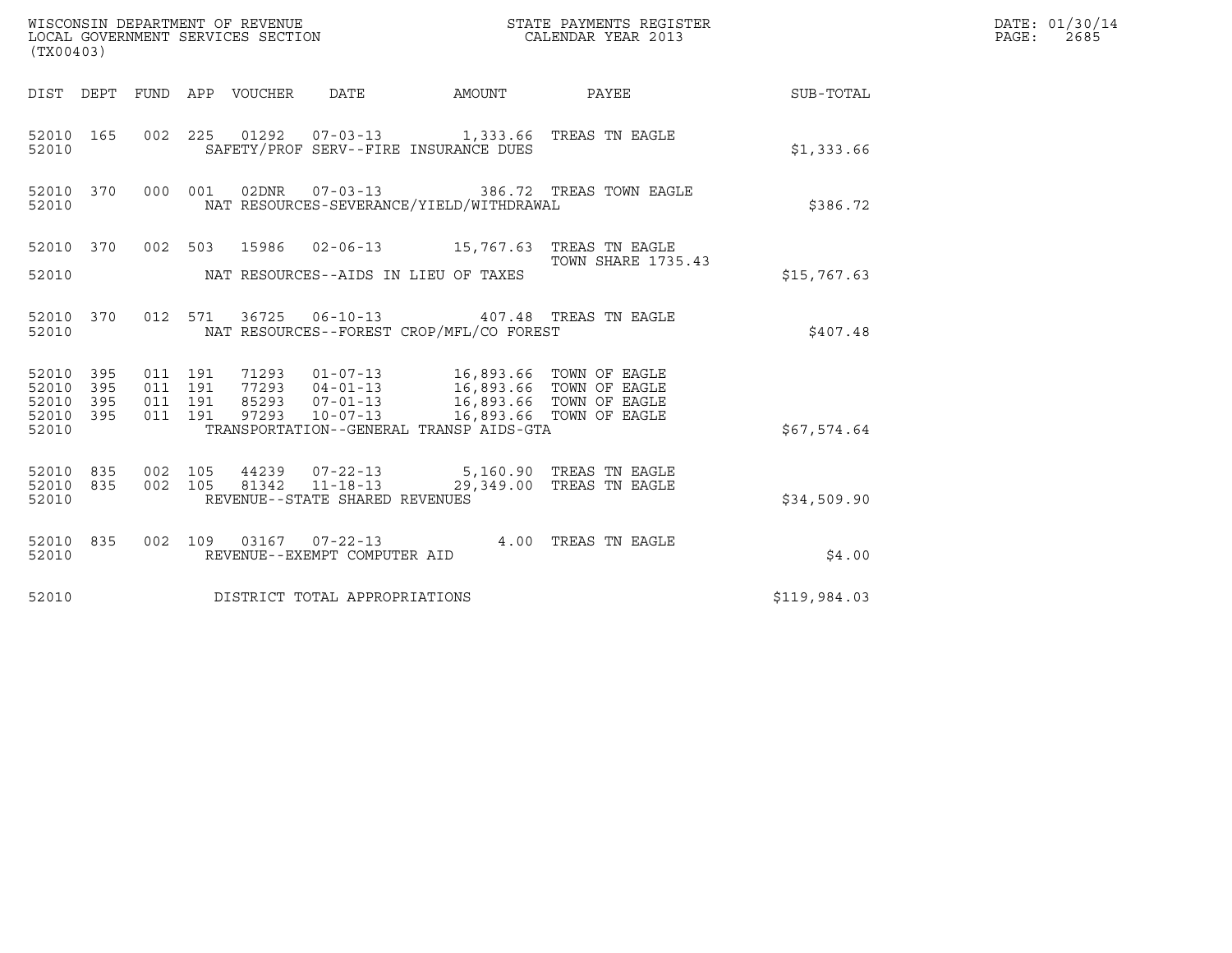| (TX00403)                                                 |           |                               |         |                |                                                  |                                          | $\tt WISCONSIM DEPARTMENT OF REVENUE$ $\tt WISCONMIN SERS THE RAYMENT S REGISTERLOCAL GOVERNMENT SERVICES SECTION CALENDAR YEAR 2013$                                                                                                                                                                                  |              | DATE: 01/30/14<br>PAGE:<br>2686 |
|-----------------------------------------------------------|-----------|-------------------------------|---------|----------------|--------------------------------------------------|------------------------------------------|------------------------------------------------------------------------------------------------------------------------------------------------------------------------------------------------------------------------------------------------------------------------------------------------------------------------|--------------|---------------------------------|
|                                                           |           |                               |         |                |                                                  | DIST DEPT FUND APP VOUCHER DATE AMOUNT   | <b>PAYEE</b>                                                                                                                                                                                                                                                                                                           | SUB-TOTAL    |                                 |
| 52012 165<br>52012                                        |           |                               |         |                |                                                  | SAFETY/PROF SERV--FIRE INSURANCE DUES    | 002 225 01293 07-03-13 913.85 TREAS TN FOREST                                                                                                                                                                                                                                                                          | \$913.85     |                                 |
| 52012 370<br>52012 370<br>52012                           |           | 000 001<br>000 001            |         |                | 02DNR        07-03-13<br>04DNR 10-23-13          | NAT RESOURCES-SEVERANCE/YIELD/WITHDRAWAL | 189.40 TREAS TOWN FOREST<br>22.17 TOWN FOREST                                                                                                                                                                                                                                                                          | \$211.57     |                                 |
| 52012                                                     |           |                               |         |                |                                                  | NAT RESOURCES--AIDS IN LIEU OF TAXES     | 52012 370 002 503 16228 02-21-13 9,244.24 TREAS TN FOREST<br><b>TOWN SHARE 1275.63</b>                                                                                                                                                                                                                                 | \$9,244.24   |                                 |
| 52012 370<br>52012                                        |           |                               |         |                |                                                  | NAT RESOURCES--FOREST CROP/MFL/CO FOREST | 012 571 36726 06-10-13 895.15 TREAS TN FOREST                                                                                                                                                                                                                                                                          | \$895.15     |                                 |
| 52012 370<br>52012                                        |           | 012 579                       |         |                |                                                  | NAT RESOURCES--AIDS IN LIEU OF TAXES     | 18773  04-15-13  99.68  TREAS TOWN FOREST                                                                                                                                                                                                                                                                              | \$99.68      |                                 |
| 52012 395<br>52012 395<br>52012 395<br>52012 395<br>52012 |           | 011 191<br>011 191<br>011 191 | 011 191 |                |                                                  | TRANSPORTATION--GENERAL TRANSP AIDS-GTA  | $\begin{array}{cccc} 71294 & 01\hbox{-}07\hbox{-}13 & 20,714.84 & \text{TOWN OF FOREST} \\ 77294 & 04\hbox{-}01\hbox{-}13 & 20,714.84 & \text{TOWN OF FOREST} \\ 85294 & 07\hbox{-}01\hbox{-}13 & 20,714.84 & \text{TOWN OF FOREST} \\ 97294 & 10\hbox{-}07\hbox{-}13 & 20,714.86 & \text{TOWN OF FOREST} \end{array}$ | \$82,859.38  |                                 |
| 52012 835<br>52012 835<br>52012                           |           | 002 105<br>002 105            |         | 44240<br>81343 | $11 - 18 - 13$<br>REVENUE--STATE SHARED REVENUES |                                          | 07-22-13 2,998.59 TREAS TN FOREST<br>17,028.59 TREAS TN FOREST                                                                                                                                                                                                                                                         | \$20,027.18  |                                 |
| 52012                                                     | 52012 835 |                               |         |                | REVENUE--EXEMPT COMPUTER AID                     |                                          | 002 109 03168 07-22-13 2,062.00 TREAS TN FOREST                                                                                                                                                                                                                                                                        | \$2,062.00   |                                 |
| 52012                                                     |           |                               |         |                | DISTRICT TOTAL APPROPRIATIONS                    |                                          |                                                                                                                                                                                                                                                                                                                        | \$116,313.05 |                                 |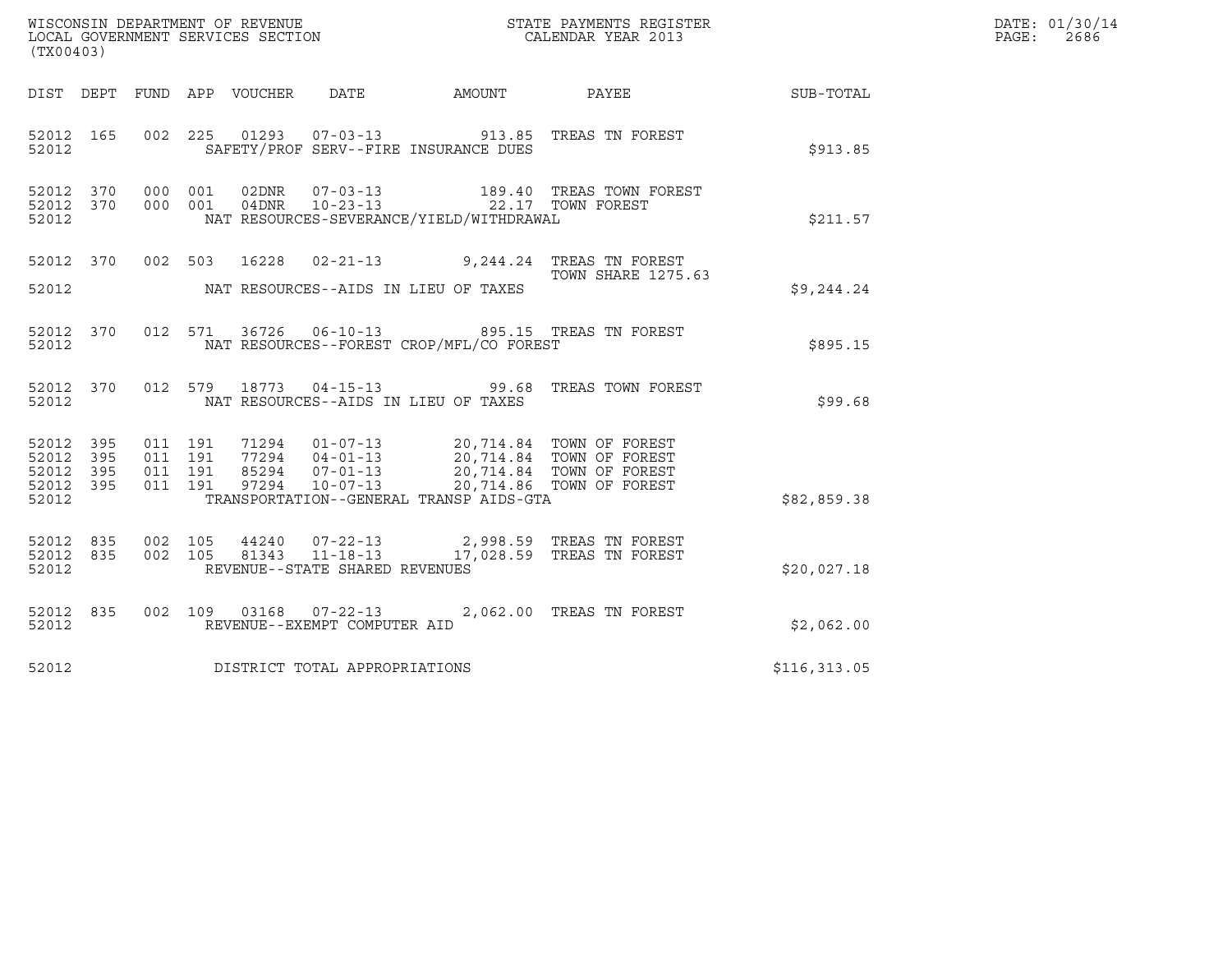| (TX00403)                                                    | $\tt WISCONSIM DEPARTMENT OF REVENUE$ $\tt WISCONMIN SERS THE RAYMENT S REGISTERLOCAL GOVERNMENT SERVICES SECTION CALENDAR YEAR 2013$                                                                                                                                                   |                  |              | DATE: 01/30/14<br>PAGE:<br>2687 |
|--------------------------------------------------------------|-----------------------------------------------------------------------------------------------------------------------------------------------------------------------------------------------------------------------------------------------------------------------------------------|------------------|--------------|---------------------------------|
|                                                              | DIST DEPT FUND APP VOUCHER DATE AMOUNT PAYEE TO SUB-TOTAL                                                                                                                                                                                                                               |                  |              |                                 |
| 52014 165<br>52014                                           | 002 225 01294 07-03-13 978.75 TREAS TN HENRIETTA<br>SAFETY/PROF SERV--FIRE INSURANCE DUES                                                                                                                                                                                               |                  | \$978.75     |                                 |
| 52014 370 000 001<br>52014                                   | 02DNR  07-03-13  156.50 TREAS TOWN HENRIETTA<br>NAT RESOURCES-SEVERANCE/YIELD/WITHDRAWAL                                                                                                                                                                                                |                  | \$156.50     |                                 |
|                                                              | 52014 370 002 503 16229 02-21-13 265.82 TREAS TN HENRIETTA<br>TOWN SHARE 30.69                                                                                                                                                                                                          | TOWN SHARE 30.69 |              |                                 |
| 52014                                                        | NAT RESOURCES--AIDS IN LIEU OF TAXES                                                                                                                                                                                                                                                    |                  | \$265.82     |                                 |
| 52014                                                        | 52014 370 012 571 36727 06-10-13 1,209.77 TREAS TN HENRIETTA<br>NAT RESOURCES--FOREST CROP/MFL/CO FOREST                                                                                                                                                                                |                  | \$1,209.77   |                                 |
| 52014                                                        | 52014 370 012 579 18774 04-15-13 343.74 TREAS TOWN HENRIETTA<br>NAT RESOURCES--AIDS IN LIEU OF TAXES                                                                                                                                                                                    |                  | \$343.74     |                                 |
| 52014 395<br>52014<br>395<br>52014 395<br>52014 395<br>52014 | 71295  01-07-13  21,463.20  TOWN OF HENRIETTA<br>77295  04-01-13  21,463.20  TOWN OF HENRIETTA<br>85295  07-01-13  21,463.20  TOWN OF HENRIETTA<br>97295  10-07-13  21,463.22  TOWN OF HENRIETTA<br>011 191<br>011 191<br>011 191<br>011 191<br>TRANSPORTATION--GENERAL TRANSP AIDS-GTA |                  | \$85,852.82  |                                 |
| 52014 835<br>52014 835<br>52014                              | 002 105 44241 07-22-13 9,226.82 TREAS TN HENRIETTA<br>002 105 81344 11-18-13 52,285.30 TREAS TN HENRIETTA<br>REVENUE--STATE SHARED REVENUES                                                                                                                                             |                  | \$61,512.12  |                                 |
| 52014 835<br>52014                                           | 002 109 03169 07-22-13 2.00 TREAS TN HENRIETTA<br>REVENUE--EXEMPT COMPUTER AID                                                                                                                                                                                                          |                  | \$2.00       |                                 |
| 52014                                                        | DISTRICT TOTAL APPROPRIATIONS                                                                                                                                                                                                                                                           |                  | \$150,321.52 |                                 |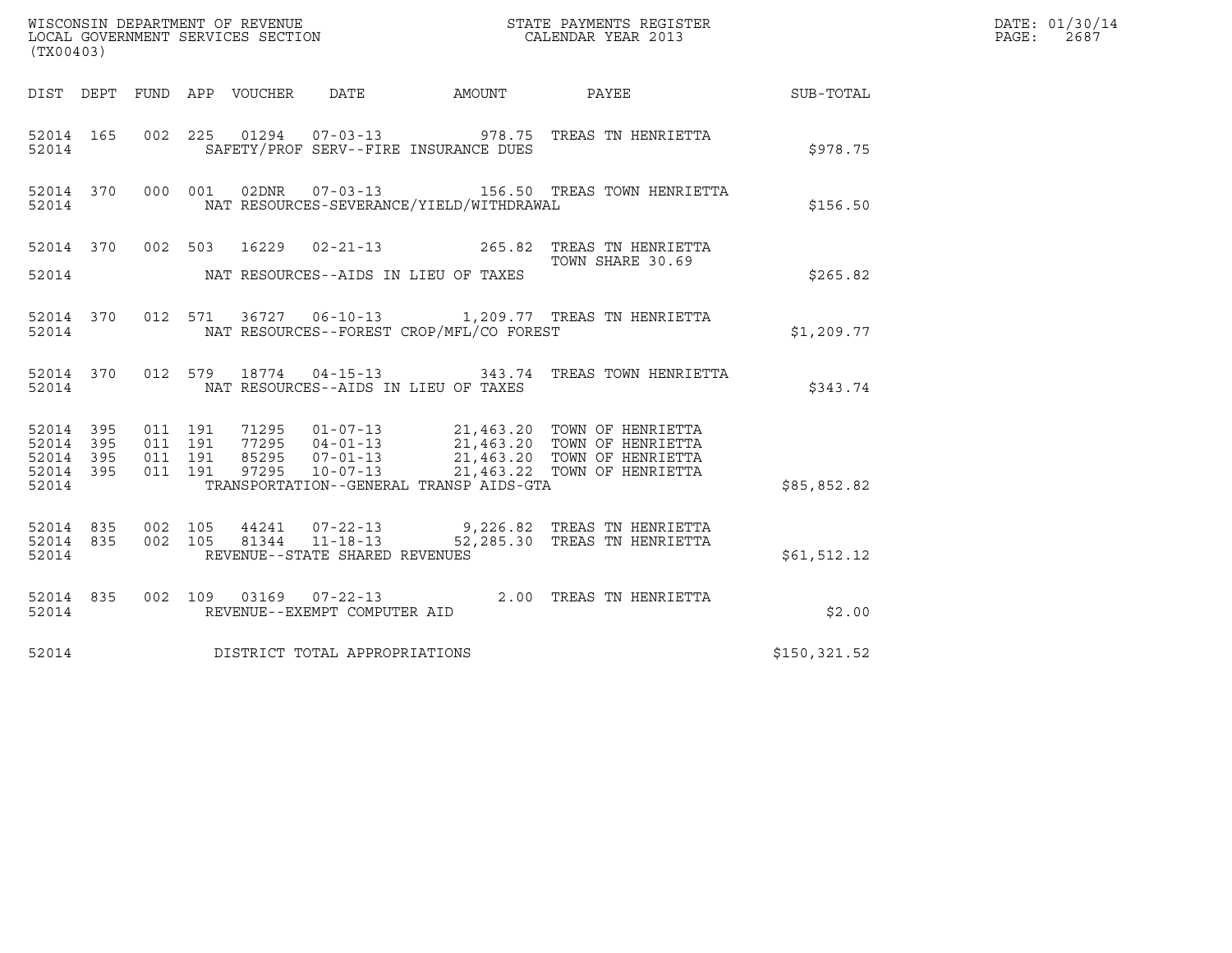| (TX00403)                                                     |     |                               | ${\tt WISCOONSIM\ DEPARTMENT\ OF\ REVENUE}\qquad \qquad {\tt STATE\ PAYMENTS\ REGISTER\ LOCAL\ GOVERNMENT\ SERVICES\ SECTION\qquad \qquad {\tt CALENDAR\ YEAR\ 2013}$ |                                                                                                                                                                                                                                 | DATE: 01/30/14<br>PAGE:<br>2688                             |              |  |
|---------------------------------------------------------------|-----|-------------------------------|-----------------------------------------------------------------------------------------------------------------------------------------------------------------------|---------------------------------------------------------------------------------------------------------------------------------------------------------------------------------------------------------------------------------|-------------------------------------------------------------|--------------|--|
|                                                               |     |                               | DIST DEPT FUND APP VOUCHER DATE                                                                                                                                       |                                                                                                                                                                                                                                 | AMOUNT PAYEE SUB-TOTAL                                      |              |  |
| 52016                                                         |     |                               | SAFETY/PROF SERV--FIRE INSURANCE DUES                                                                                                                                 | 52016 165 002 225 01295 07-03-13 1,401.48 TREAS TN ITHACA                                                                                                                                                                       |                                                             | \$1,401.48   |  |
| 52016                                                         |     |                               |                                                                                                                                                                       | NAT RESOURCES-SEVERANCE/YIELD/WITHDRAWAL                                                                                                                                                                                        | 52016 370 000 001 02DNR 07-03-13 1,204.22 TREAS TOWN ITHACA | \$1,204.22   |  |
|                                                               |     |                               |                                                                                                                                                                       | 52016 370 002 503 15987 02-06-13 2,190.18 TREAS TN ITHACA<br>TOWN SHARE 327.0                                                                                                                                                   | TOWN SHARE 327.03                                           |              |  |
| 52016                                                         |     |                               | NAT RESOURCES--AIDS IN LIEU OF TAXES                                                                                                                                  |                                                                                                                                                                                                                                 |                                                             | \$2,190.18   |  |
| 52016                                                         |     |                               |                                                                                                                                                                       | 52016 370 012 571 36728 06-10-13 732.91 TREAS TN ITHACA<br>NAT RESOURCES--FOREST CROP/MFL/CO FOREST                                                                                                                             |                                                             | \$732.91     |  |
| 52016                                                         |     |                               | NAT RESOURCES--AIDS IN LIEU OF TAXES                                                                                                                                  |                                                                                                                                                                                                                                 | 52016 370 012 579 18775 04-15-13 354.30 TREAS TOWN ITHACA   | \$354.30     |  |
| 52016 395 011 191<br>52016<br>52016 395<br>52016 395<br>52016 | 395 | 011 191<br>011 191<br>011 191 |                                                                                                                                                                       | 71296  01-07-13  18,936.56  TOWN OF ITHACA<br>77296  04-01-13  18,936.56  TOWN OF ITHACA<br>85296  07-01-13  18,936.56  TOWN OF ITHACA<br>97296  10-07-13  18,936.58  TOWN OF ITHACA<br>TRANSPORTATION--GENERAL TRANSP AIDS-GTA |                                                             | \$75,746.26  |  |
| 52016 835<br>52016 835<br>52016                               |     |                               | REVENUE--STATE SHARED REVENUES                                                                                                                                        | 002 105 44242 07-22-13 6,292.33 TREAS TN ITHACA<br>002 105 81345 11-18-13 35,656.53 TREAS TN ITHACA                                                                                                                             |                                                             | \$41,948.86  |  |
| 52016                                                         |     |                               | REVENUE--EXEMPT COMPUTER AID                                                                                                                                          | 52016 835 002 109 03170 07-22-13 8.00 TREAS TN ITHACA                                                                                                                                                                           |                                                             | \$8.00       |  |
| 52016                                                         |     |                               | DISTRICT TOTAL APPROPRIATIONS                                                                                                                                         |                                                                                                                                                                                                                                 |                                                             | \$123,586.21 |  |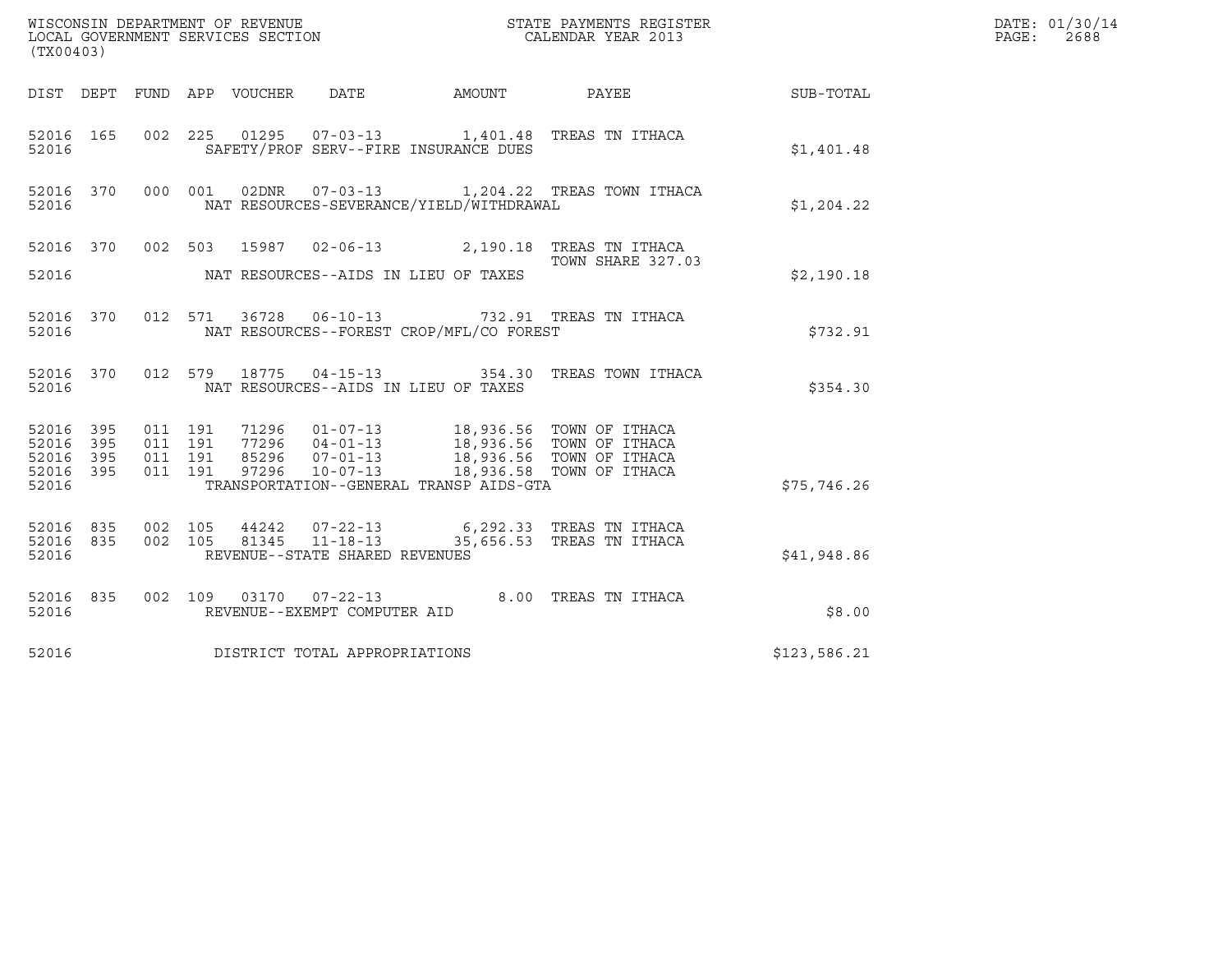| (TX00403)                                                 |                                          |                                 |                                      |                                          |                                                                                                                                                                                                                       |              | DATE: 01/30/14<br>PAGE:<br>2689 |
|-----------------------------------------------------------|------------------------------------------|---------------------------------|--------------------------------------|------------------------------------------|-----------------------------------------------------------------------------------------------------------------------------------------------------------------------------------------------------------------------|--------------|---------------------------------|
|                                                           |                                          | DIST DEPT FUND APP VOUCHER DATE |                                      |                                          |                                                                                                                                                                                                                       |              |                                 |
| 52018                                                     |                                          |                                 |                                      | SAFETY/PROF SERV--FIRE INSURANCE DUES    | 52018 165 002 225 01296 07-03-13 1,159.10 TREAS TN MARSHALL                                                                                                                                                           | \$1,159.10   |                                 |
| 52018                                                     |                                          |                                 |                                      | NAT RESOURCES-SEVERANCE/YIELD/WITHDRAWAL |                                                                                                                                                                                                                       | \$1,601.52   |                                 |
| 52018 370<br>52018                                        |                                          |                                 |                                      | NAT RESOURCES--FOREST CROP/MFL/CO FOREST | 012 571 36729 06-10-13 1,321.79 TREAS TN MARSHALL                                                                                                                                                                     | \$1,321.79   |                                 |
| 52018 370<br>52018                                        |                                          |                                 | NAT RESOURCES--AIDS IN LIEU OF TAXES |                                          | 012 579 18776 04-15-13 4.36 TREAS TN MARSHALL                                                                                                                                                                         | \$4.36       |                                 |
| 52018 395<br>52018 395<br>52018 395<br>52018 395<br>52018 | 011 191<br>011 191<br>011 191<br>011 191 |                                 |                                      | TRANSPORTATION--GENERAL TRANSP AIDS-GTA  | 71297  01-07-13  22,434.90  TOWN OF MARSHALL<br>77297  04-01-13  22,434.90  TOWN OF MARSHALL<br>85297  07-01-13  22,434.90  TOWN OF MARSHALL<br>97297  10-07-13  22,434.93  TOWN OF MARSHALL                          | \$89,739.63  |                                 |
| 52018 395<br>52018                                        |                                          |                                 |                                      | TRANSPORTATION--LRIP/TRIP/MSIP GRANTS    | 011 278 95660 11-26-13 3,093.57 TREAS TN MARSHALL                                                                                                                                                                     | \$3,093.57   |                                 |
| 52018                                                     |                                          |                                 | REVENUE--STATE SHARED REVENUES       |                                          | $\begin{array}{cccccccc} 52018 & 835 & 002 & 105 & 44243 & 07-22-13 & & & & 6,173.51 & \text{TREAS TN MARSHALL} \\ 52018 & 835 & 002 & 105 & 81346 & 11-18-13 & & & 35,003.39 & \text{TREAS TN MARSHALL} \end{array}$ | \$41,176.90  |                                 |
| 52018 835<br>52018                                        |                                          |                                 | REVENUE--EXEMPT COMPUTER AID         |                                          | 002 109 03171 07-22-13 4.00 TREAS TN MARSHALL                                                                                                                                                                         | \$4.00       |                                 |
| 52018                                                     |                                          |                                 | DISTRICT TOTAL APPROPRIATIONS        |                                          |                                                                                                                                                                                                                       | \$138,100.87 |                                 |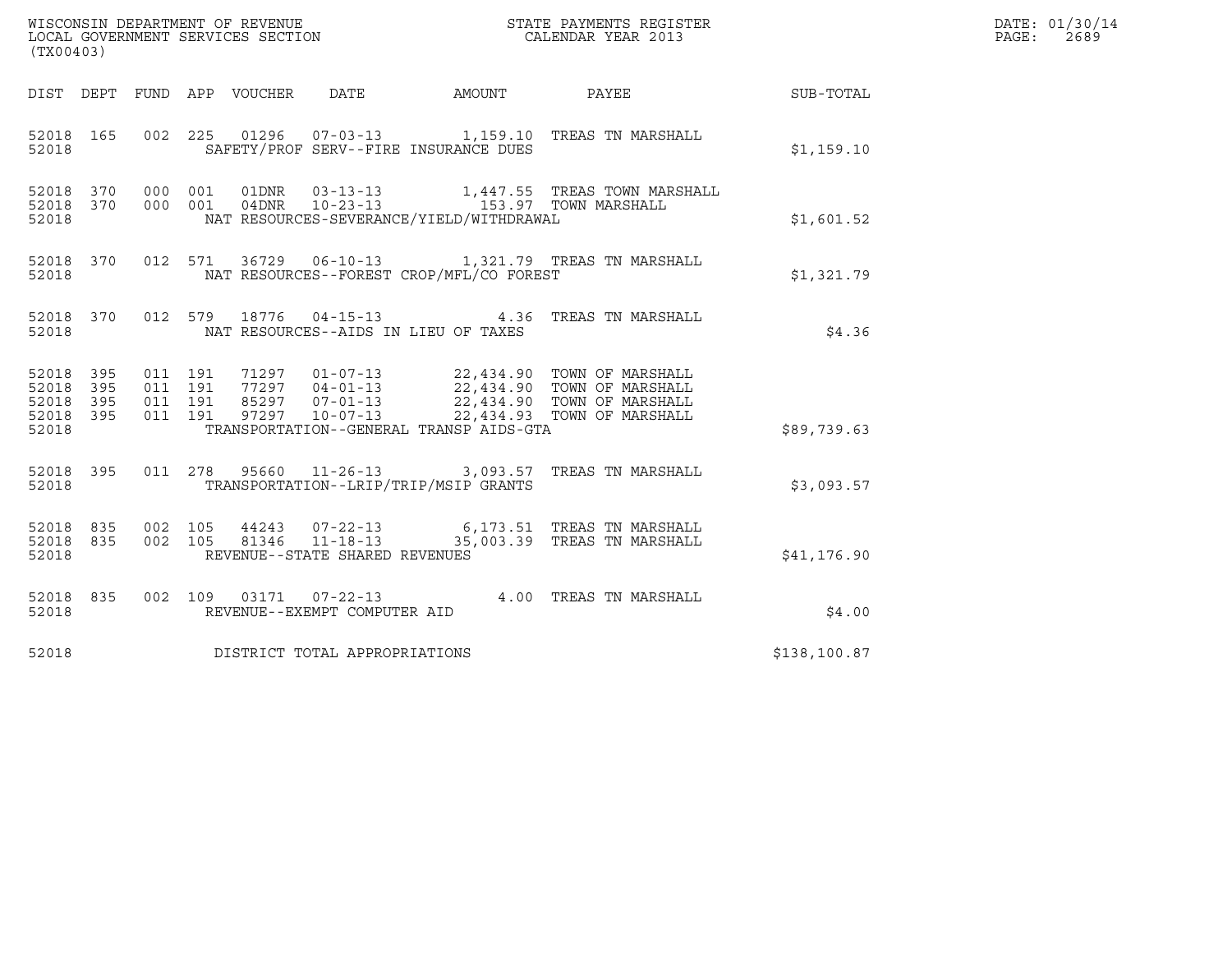| (TX00403)                                             |            |                                          |         |                                  |                                                  |                                                                                                                                                                                         | $\tt WISCONSIM DEPARTMENT OF REVENUE$ $\tt SCAIL GOVERNMENT SERVICES SECTION$ $\tt CALENDAR YEAR$ $2013$                             |                  | DATE: 01/30/14<br>$\mathtt{PAGE:}$<br>2690 |
|-------------------------------------------------------|------------|------------------------------------------|---------|----------------------------------|--------------------------------------------------|-----------------------------------------------------------------------------------------------------------------------------------------------------------------------------------------|--------------------------------------------------------------------------------------------------------------------------------------|------------------|--------------------------------------------|
|                                                       |            |                                          |         |                                  |                                                  | DIST DEPT FUND APP VOUCHER DATE AMOUNT PAYEE                                                                                                                                            |                                                                                                                                      | <b>SUB-TOTAL</b> |                                            |
| 52020 165<br>52020                                    |            | 002 225                                  |         |                                  |                                                  | 01297  07-03-13  1,936.15  TREAS TN ORION<br>SAFETY/PROF SERV--FIRE INSURANCE DUES                                                                                                      |                                                                                                                                      | \$1,936.15       |                                            |
| 52020 370<br>52020 370<br>52020                       |            | 000 001<br>000 001                       |         |                                  |                                                  | NAT RESOURCES-SEVERANCE/YIELD/WITHDRAWAL                                                                                                                                                |                                                                                                                                      | \$1,287.55       |                                            |
| 52020 370<br>52020<br>52020                           | 370<br>370 | 002 503<br>002 503<br>002 503            |         | 15988<br>15988<br>15988          |                                                  |                                                                                                                                                                                         | 02-06-13 18,943.06 TREAS TN ORION<br>02-06-13 9,656.09 TREAS TN ORION<br>02-06-13 795.22 TREAS TN ORION<br><b>TOWN SHARE 1386.64</b> |                  |                                            |
| 52020                                                 |            |                                          |         |                                  |                                                  | NAT RESOURCES--AIDS IN LIEU OF TAXES                                                                                                                                                    |                                                                                                                                      | \$29,394.37      |                                            |
| 52020 370<br>52020                                    |            |                                          | 012 571 |                                  | 36730 06-10-13                                   | NAT RESOURCES--FOREST CROP/MFL/CO FOREST                                                                                                                                                | 875.03 TREAS TN ORION                                                                                                                | \$875.03         |                                            |
| 52020 370<br>52020 370<br>52020                       |            | 012 579<br>012 579                       |         | 18777<br>18777                   |                                                  | NAT RESOURCES--AIDS IN LIEU OF TAXES                                                                                                                                                    | 04-15-13 7.31 TREAS TN ORION<br>04-15-13 226.82 TREAS TOWN ORIO<br>226.82 TREAS TOWN ORION                                           | \$234.13         |                                            |
| 52020 395<br>52020<br>52020 395<br>52020 395<br>52020 | 395        | 011 191<br>011 191<br>011 191<br>011 191 |         | 71298<br>77298<br>85298<br>97298 |                                                  | 01-07-13 17,629.31 TOWN OF ORION<br>04-01-13 17,629.31 TOWN OF ORION<br>07-01-13 17,629.31 TOWN OF ORION<br>10-07-13 17,629.34 TOWN OF ORION<br>TRANSPORTATION--GENERAL TRANSP AIDS-GTA |                                                                                                                                      | \$70,517.27      |                                            |
| 52020 835<br>52020 835<br>52020                       |            | 002 105<br>002 105                       |         | 44244                            | 81347 11-18-13<br>REVENUE--STATE SHARED REVENUES | 07-22-13 3,933.34 TREAS TN ORION                                                                                                                                                        | 22,290.29 TREAS TN ORION                                                                                                             | \$26, 223.63     |                                            |
| 52020 835<br>52020                                    |            | 002 109                                  |         | 03172                            | REVENUE--EXEMPT COMPUTER AID                     | 07-22-13 23.00 TREAS TN ORION                                                                                                                                                           |                                                                                                                                      | \$23.00          |                                            |
| 52020                                                 |            |                                          |         |                                  | DISTRICT TOTAL APPROPRIATIONS                    |                                                                                                                                                                                         |                                                                                                                                      | \$130,491.13     |                                            |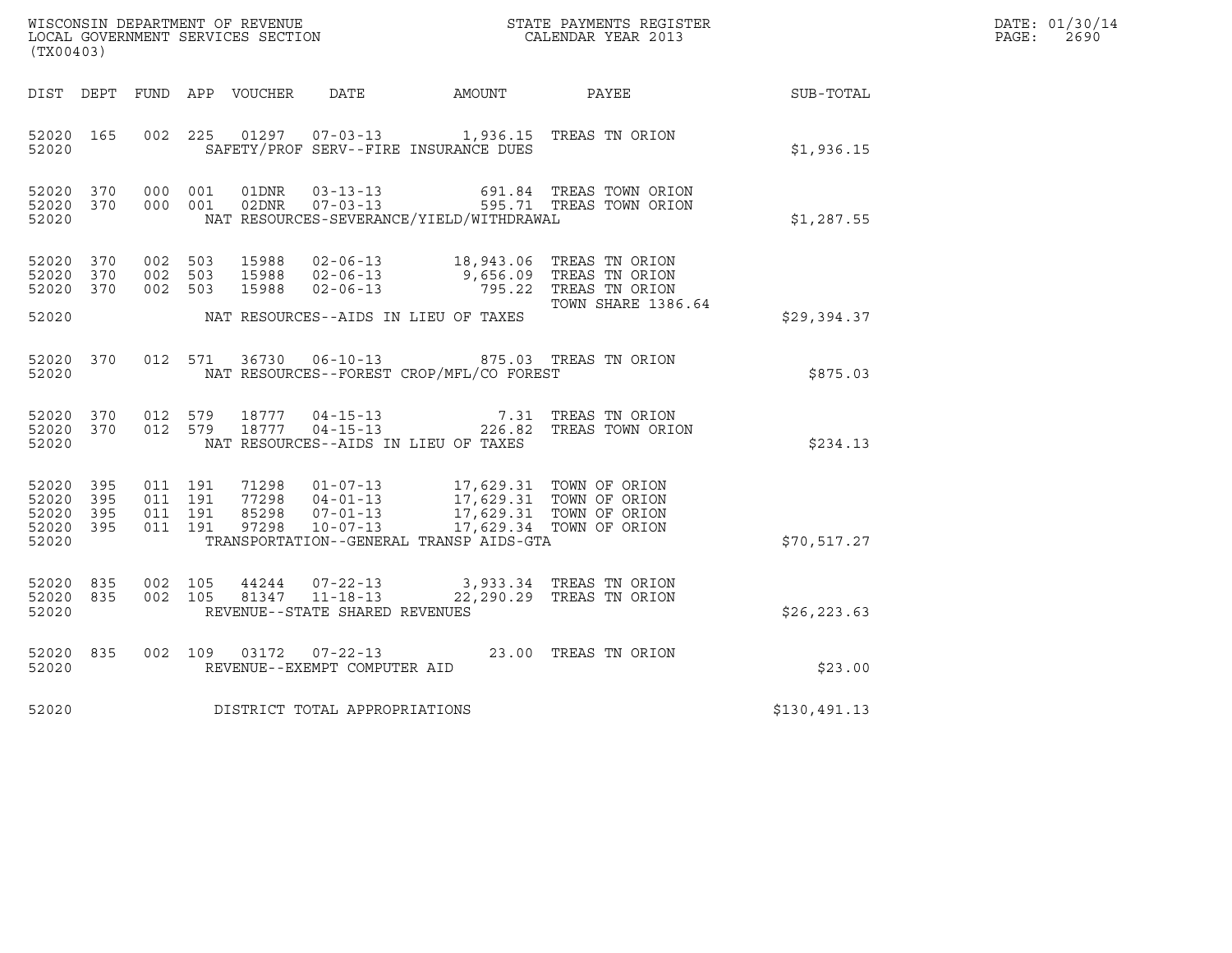| (TX00403)                                     |                   |                                          |         | WISCONSIN DEPARTMENT OF REVENUE<br>LOCAL GOVERNMENT SERVICES SECTION |                                  |                                          | STATE PAYMENTS REGISTER<br>CALENDAR YEAR 2013                                                                                                   |              | DATE: 01/30/14<br>$\mathtt{PAGE:}$<br>2691 |
|-----------------------------------------------|-------------------|------------------------------------------|---------|----------------------------------------------------------------------|----------------------------------|------------------------------------------|-------------------------------------------------------------------------------------------------------------------------------------------------|--------------|--------------------------------------------|
| DIST DEPT                                     |                   |                                          |         | FUND APP VOUCHER                                                     | DATE                             | <b>AMOUNT</b>                            | PAYEE                                                                                                                                           | SUB-TOTAL    |                                            |
| 52022 165<br>52022                            |                   |                                          |         |                                                                      |                                  | SAFETY/PROF SERV--FIRE INSURANCE DUES    | 002 225 01298 07-03-13 2,958.44 TREAS TN RICHLAND                                                                                               | \$2,958.44   |                                            |
| 52022 370<br>52022<br>52022                   | 370               | 000<br>000 001                           | 001     | 04DNR                                                                | $10 - 23 - 13$                   | NAT RESOURCES-SEVERANCE/YIELD/WITHDRAWAL | 02DNR  07-03-13  913.97  TREAS TOWN RICHLAND<br>32.75 TOWN RICHLAND                                                                             | \$946.72     |                                            |
| 52022 370<br>52022                            |                   |                                          | 012 571 |                                                                      |                                  | NAT RESOURCES--FOREST CROP/MFL/CO FOREST | 36731   06-10-13   865.43   TREAS TN RICHLAND                                                                                                   | \$865.43     |                                            |
| 52022 395<br>52022<br>52022<br>52022<br>52022 | 395<br>395<br>395 | 011 191<br>011 191<br>011 191<br>011 191 |         | 71299<br>85299<br>97299                                              | $07 - 01 - 13$<br>$10 - 07 - 13$ | TRANSPORTATION--GENERAL TRANSP AIDS-GTA  | 01-07-13 20,513.73 TOWN OF RICHLAND<br>77299  04-01-13  20,513.73  TOWN OF RICHLAND<br>20,513.73 TOWN OF RICHLAND<br>20,513.73 TOWN OF RICHLAND | \$82,054.92  |                                            |
| 52022<br>52022 835<br>52022                   | 835               | 002 105<br>002 105                       |         |                                                                      | REVENUE--STATE SHARED REVENUES   |                                          | 44245  07-22-13  5,701.07  TREAS TN RICHLAND<br>81348  11-18-13  32,340.98 TREAS TN RICHLAND                                                    | \$38,042.05  |                                            |
| 52022 835<br>52022                            |                   | 002 109                                  |         |                                                                      | REVENUE--EXEMPT COMPUTER AID     |                                          | 03173  07-22-13  26.00  TREAS TN RICHLAND                                                                                                       | \$26.00      |                                            |
| 52022                                         |                   |                                          |         |                                                                      | DISTRICT TOTAL APPROPRIATIONS    |                                          |                                                                                                                                                 | \$124,893.56 |                                            |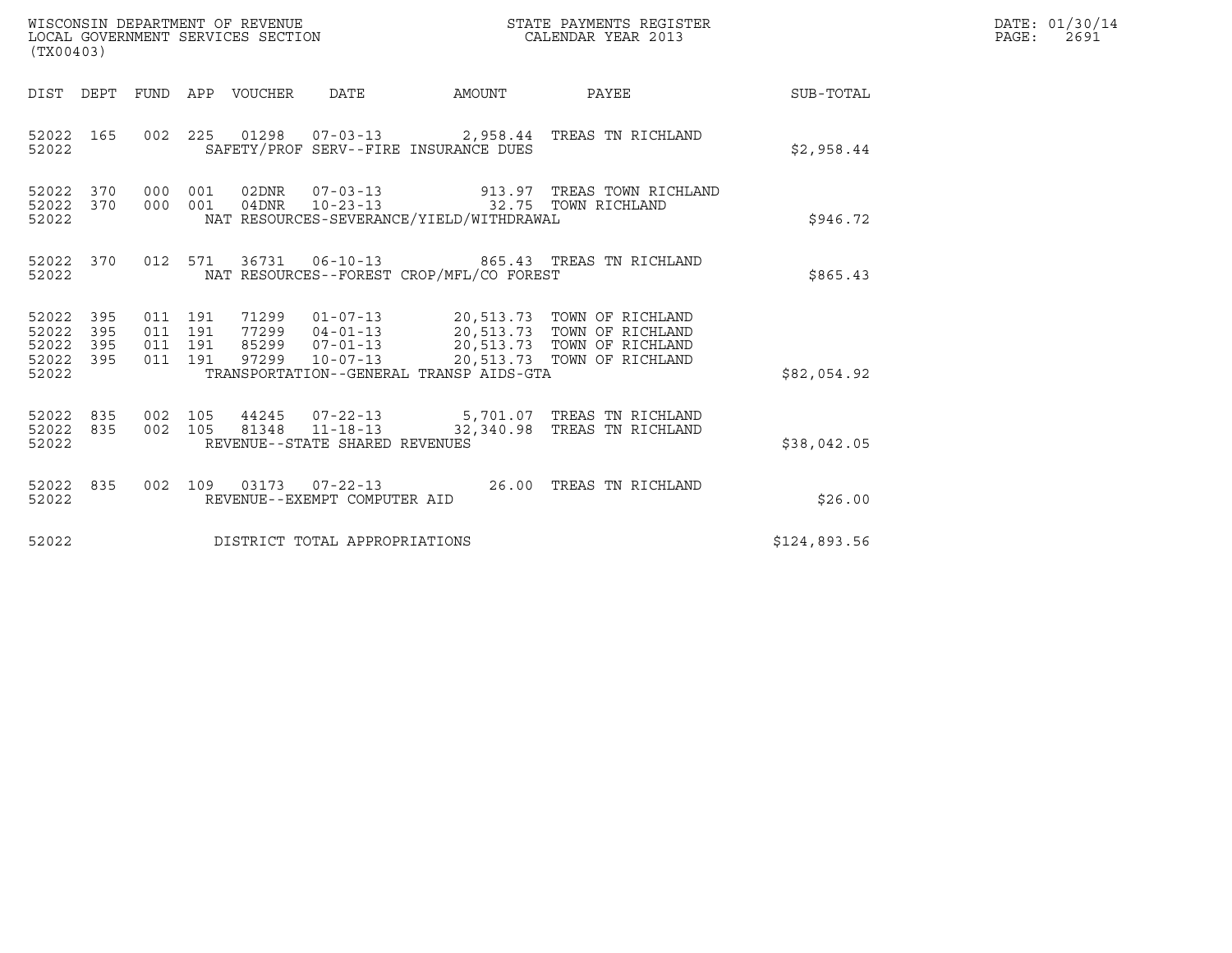| (TX00403)                                             |     |                                          |         |                  | WISCONSIN DEPARTMENT OF REVENUE<br>LOCAL GOVERNMENT SERVICES SECTION |                                          | STATE PAYMENTS REGISTER<br>CALENDAR YEAR 2013                                                                                                                                    |              | DATE: 01/30/14<br>PAGE:<br>2692 |
|-------------------------------------------------------|-----|------------------------------------------|---------|------------------|----------------------------------------------------------------------|------------------------------------------|----------------------------------------------------------------------------------------------------------------------------------------------------------------------------------|--------------|---------------------------------|
| DIST DEPT                                             |     |                                          |         | FUND APP VOUCHER | DATE                                                                 | AMOUNT                                   | PAYEE                                                                                                                                                                            | SUB-TOTAL    |                                 |
| 52024 165<br>52024                                    |     | 002 225                                  |         |                  |                                                                      | SAFETY/PROF SERV--FIRE INSURANCE DUES    | 01299  07-03-13  1,204.17  TREAS TN RICHWOOD                                                                                                                                     | \$1,204.17   |                                 |
| 52024 370<br>52024 370<br>52024                       |     | 000 001<br>000 001                       |         | 04DNR<br>05DNR   | $10 - 23 - 13$<br>$11 - 21 - 13$                                     | NAT RESOURCES-SEVERANCE/YIELD/WITHDRAWAL | 1,070.06 TOWN RICHWOOD<br>1,807.44 TREAS TOWN RICHWOOD                                                                                                                           | \$2,877.50   |                                 |
| 52024 370<br>52024                                    |     |                                          | 002 503 |                  |                                                                      | NAT RESOURCES--AIDS IN LIEU OF TAXES     | 16230  02-21-13  21, 137.55  TREAS  TN RICHWOOD<br><b>TOWN SHARE 2375.46</b>                                                                                                     | \$21,137.55  |                                 |
| 52024 370<br>52024                                    |     |                                          | 012 571 | 36732            |                                                                      | NAT RESOURCES--FOREST CROP/MFL/CO FOREST | 06-10-13 610.70 TREAS TN RICHWOOD                                                                                                                                                | \$610.70     |                                 |
| 52024 370<br>52024                                    |     | 012 579                                  |         | 18778            | 04-15-13                                                             | NAT RESOURCES--AIDS IN LIEU OF TAXES     | 766.11 TREAS TOWN RICHWOOD                                                                                                                                                       | \$766.11     |                                 |
| 52024 395<br>52024 395<br>52024<br>52024 395<br>52024 | 395 | 011 191<br>011 191<br>011 191<br>011 191 |         | 85300<br>97300   | $07 - 01 - 13$                                                       | TRANSPORTATION--GENERAL TRANSP AIDS-GTA  | 71300  01-07-13  25,001.77  TOWN OF RICHWOOD<br>77300  04-01-13  25,001.77  TOWN OF RICHWOOD<br>07-01-13<br>07-01-13<br>25,001.77 TOWN OF RICHWOOD<br>25.001.77 TOWN OF PICHWOOD | \$100,007.08 |                                 |
| 52024 835<br>52024 835<br>52024                       |     | 002 105<br>002 105                       |         | 44246<br>81349   | $07 - 22 - 13$<br>$11 - 18 - 13$<br>REVENUE--STATE SHARED REVENUES   |                                          | 7,941.73 TREAS TN RICHWOOD<br>45,035.07 TREAS TN RICHWOOD                                                                                                                        | \$52,976.80  |                                 |
| 52024 835<br>52024                                    |     |                                          | 002 109 |                  | REVENUE--EXEMPT COMPUTER AID                                         |                                          | 8.00 TREAS TN RICHWOOD                                                                                                                                                           | \$8.00       |                                 |
| 52024                                                 |     |                                          |         |                  | DISTRICT TOTAL APPROPRIATIONS                                        |                                          |                                                                                                                                                                                  | \$179,587.91 |                                 |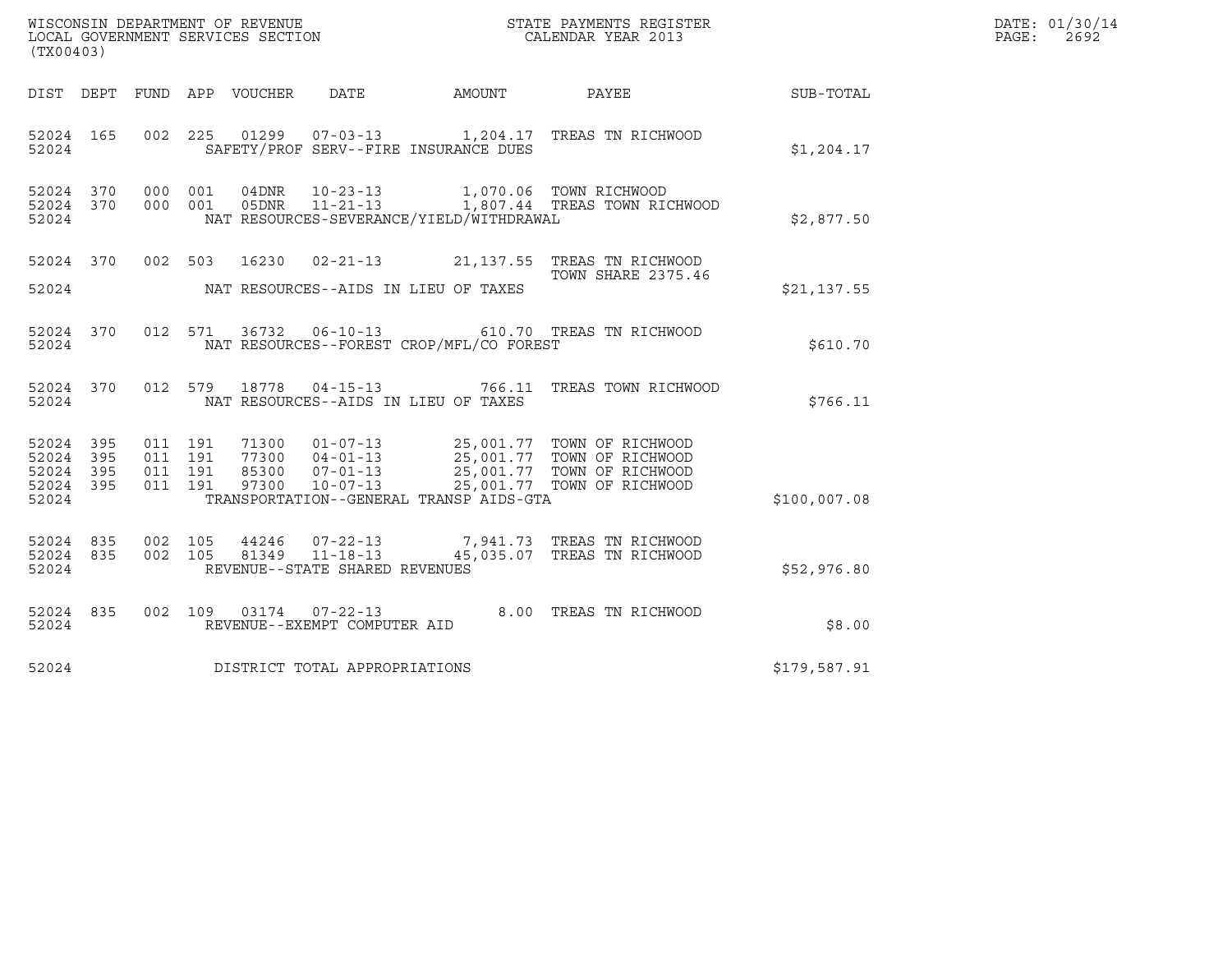| (TX00403)                                 |                          |                               |         | WISCONSIN DEPARTMENT OF REVENUE<br>LOCAL GOVERNMENT SERVICES SECTION |                                          | STATE PAYMENTS REGISTER<br>CALENDAR YEAR 2013                                                                                                                                                                                         |              | DATE: 01/30/14<br>PAGE: 2693 |
|-------------------------------------------|--------------------------|-------------------------------|---------|----------------------------------------------------------------------|------------------------------------------|---------------------------------------------------------------------------------------------------------------------------------------------------------------------------------------------------------------------------------------|--------------|------------------------------|
|                                           |                          |                               |         |                                                                      |                                          | DIST DEPT FUND APP VOUCHER DATE AMOUNT PAYEE TO SUB-TOTAL                                                                                                                                                                             |              |                              |
| 52026 165<br>52026                        |                          |                               |         |                                                                      | SAFETY/PROF SERV--FIRE INSURANCE DUES    | 002  225  01300  07-03-13  1,723.58  TREAS TN ROCKBRIDGE                                                                                                                                                                              | \$1,723.58   |                              |
| 52026 370<br>52026                        |                          |                               | 000 001 |                                                                      | NAT RESOURCES-SEVERANCE/YIELD/WITHDRAWAL | 05DNR 11-21-13 418.96 TREAS TOWN ROCKBRIDGE                                                                                                                                                                                           | \$418.96     |                              |
|                                           |                          |                               |         |                                                                      |                                          | $\begin{array}{cccccc} 52026 & 370 & 002 & 503 & 15989 & 02-06-13 & & 1,687.42 & \text{TREAS TN ROCKERIDGE} \\ 52026 & 370 & 002 & 503 & 15989 & 02-06-13 & & 2,327.68 & \text{TREAS TN ROCKBRIDGE} \end{array}$<br>TOWN SHARE 437.04 |              |                              |
| 52026                                     |                          |                               |         |                                                                      | NAT RESOURCES--AIDS IN LIEU OF TAXES     |                                                                                                                                                                                                                                       | \$4.015.10   |                              |
| 52026 370<br>52026                        |                          |                               |         |                                                                      | NAT RESOURCES--FOREST CROP/MFL/CO FOREST | 012 571 36733 06-10-13 762.64 TREAS TN ROCKBRIDGE                                                                                                                                                                                     | \$762.64     |                              |
| 52026<br>52026<br>52026<br>52026<br>52026 | 395<br>395<br>395<br>395 | 011 191<br>011 191<br>011 191 | 011 191 |                                                                      | TRANSPORTATION--GENERAL TRANSP AIDS-GTA  |                                                                                                                                                                                                                                       | \$70,369.08  |                              |
| 52026<br>52026 835<br>52026               | 835                      | 002 105                       |         | 002 105 81350 11-18-13<br>REVENUE--STATE SHARED REVENUES             |                                          | 44247 07-22-13 7,615.66 TREAS TN ROCKBRIDGE<br>43, 177.57 TREAS TN ROCKBRIDGE                                                                                                                                                         | \$50,793.23  |                              |
| 52026 835<br>52026                        |                          |                               |         | REVENUE--EXEMPT COMPUTER AID                                         |                                          | 002 109 03175 07-22-13 13.00 TREAS TN ROCKBRIDGE                                                                                                                                                                                      | \$13.00      |                              |
| 52026                                     |                          |                               |         | DISTRICT TOTAL APPROPRIATIONS                                        |                                          |                                                                                                                                                                                                                                       | \$128,095.59 |                              |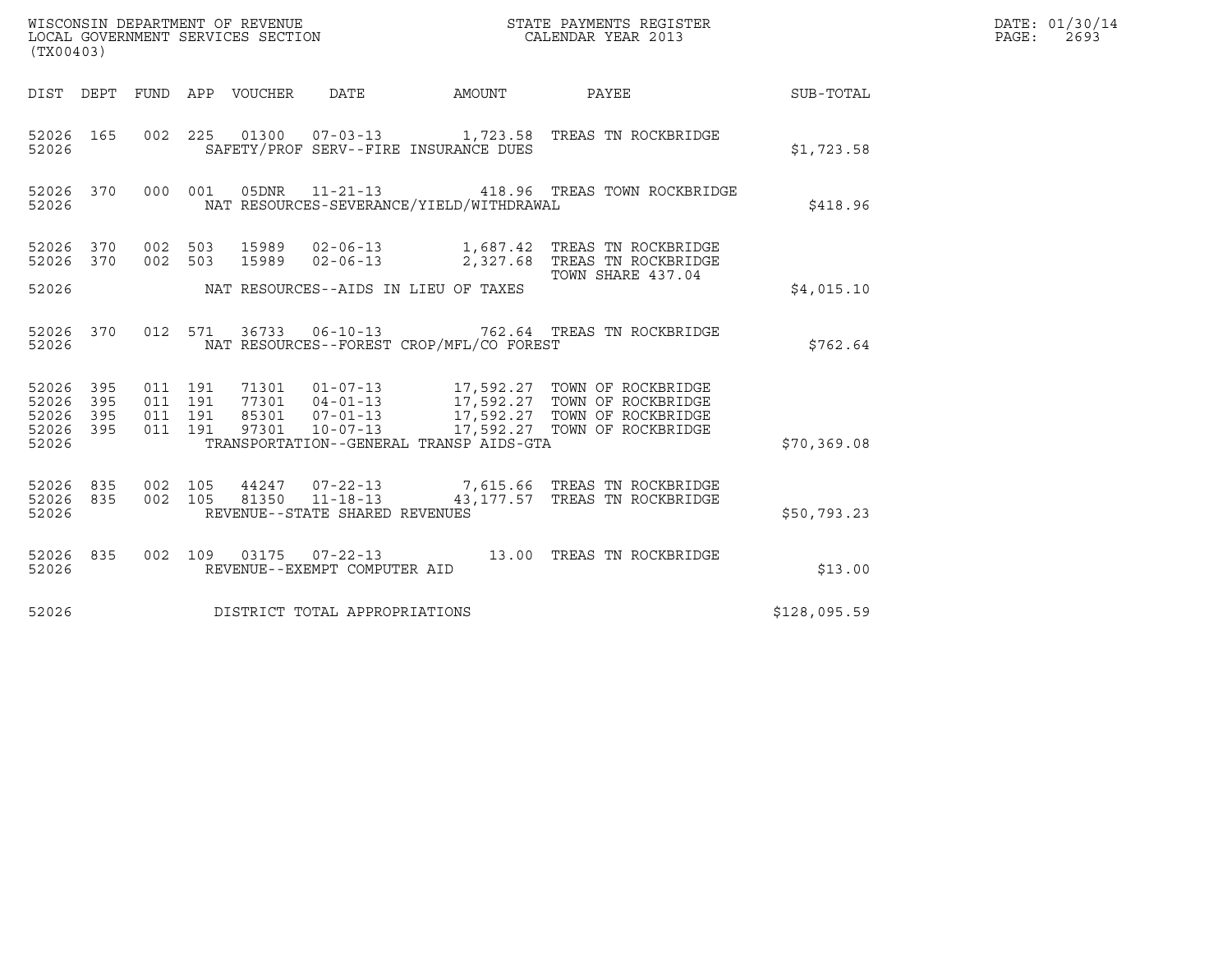| (TX00403)                                                                                                         |                                                                                                                                                                                                                     |                                         |              | DATE: 01/30/14<br>PAGE:<br>2694 |
|-------------------------------------------------------------------------------------------------------------------|---------------------------------------------------------------------------------------------------------------------------------------------------------------------------------------------------------------------|-----------------------------------------|--------------|---------------------------------|
| DIST DEPT FUND APP VOUCHER                                                                                        | DATE                                                                                                                                                                                                                | AMOUNT PAYEE                            | SUB-TOTAL    |                                 |
| 52028 165<br>52028                                                                                                | 002 225 01301 07-03-13 979.08 TREAS TN SYLVAN<br>SAFETY/PROF SERV--FIRE INSURANCE DUES                                                                                                                              |                                         | \$979.08     |                                 |
| 52028 370<br>000 001<br>52028                                                                                     | 01DNR<br>NAT RESOURCES-SEVERANCE/YIELD/WITHDRAWAL                                                                                                                                                                   | 03-13-13    560.85    TREAS TOWN SYLVAN | \$560.85     |                                 |
|                                                                                                                   | 52028 370 002 503 15990 02-06-13 327.21 TREAS TN SYLVAN                                                                                                                                                             | TOWN SHARE 37.96                        |              |                                 |
| 52028                                                                                                             | NAT RESOURCES--AIDS IN LIEU OF TAXES                                                                                                                                                                                |                                         | \$327.21     |                                 |
| 52028 370<br>52028                                                                                                | 012 571 36734 06-10-13 801.14 TREAS TN SYLVAN<br>NAT RESOURCES--FOREST CROP/MFL/CO FOREST                                                                                                                           |                                         | \$801.14     |                                 |
| 52028 370<br>012 579<br>52028                                                                                     | 18779  04-15-13    114.93    TREAS TOWN SYLVAN<br>NAT RESOURCES--AIDS IN LIEU OF TAXES                                                                                                                              |                                         | \$114.93     |                                 |
| 52028<br>395<br>011 191<br>011 191<br>52028<br>395<br>011 191<br>395<br>52028<br>011 191<br>395<br>52028<br>52028 | 71302 01-07-13 22,609.56 TOWN OF SYLVAN<br>77302 04-01-13 22,609.56 TOWN OF SYLVAN<br>85302 07-01-13 22,609.56 TOWN OF SYLVAN<br>97302 10-07-13 22,609.56 TOWN OF SYLVAN<br>TRANSPORTATION--GENERAL TRANSP AIDS-GTA |                                         | \$90,438.24  |                                 |
| 52028<br>835<br>002 105<br>835<br>002 105<br>52028<br>52028                                                       | 44248  07-22-13  5,588.91 TREAS TN SYLVAN<br>81351  11-18-13  31,670.49  TREAS TN SYLVAN<br>REVENUE--STATE SHARED REVENUES                                                                                          |                                         | \$37,259.40  |                                 |
| 52028 835<br>52028                                                                                                | 002 109 03176 07-22-13 23.00 TREAS TN SYLVAN<br>REVENUE--EXEMPT COMPUTER AID                                                                                                                                        |                                         | \$23.00      |                                 |
| 52028                                                                                                             | DISTRICT TOTAL APPROPRIATIONS                                                                                                                                                                                       |                                         | \$130,503.85 |                                 |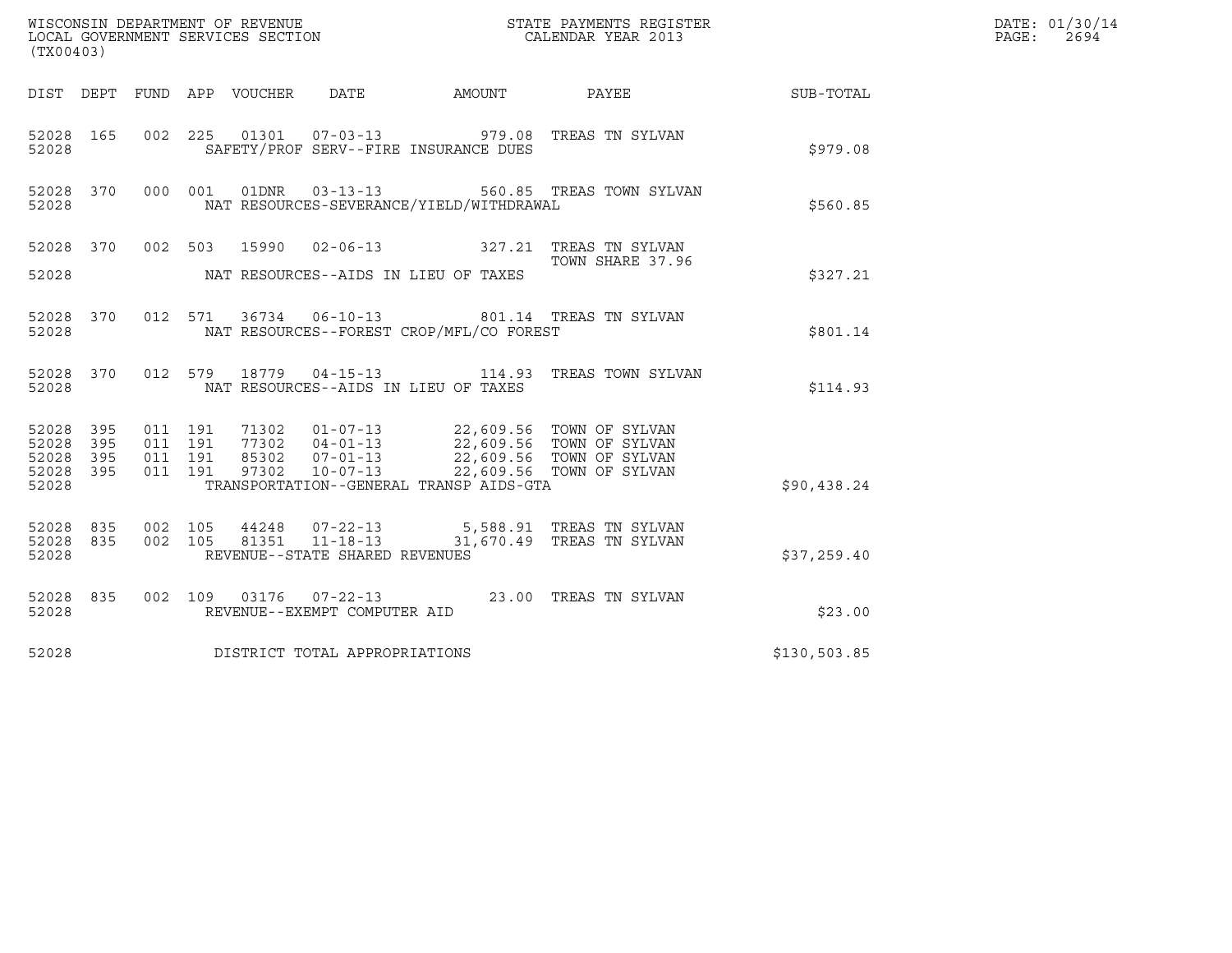| WISCONSIN DEPARTMENT OF REVENUE   | STATE PAYMENTS REGISTER | DATE: 01/30/14 |
|-----------------------------------|-------------------------|----------------|
| LOCAL GOVERNMENT SERVICES SECTION | CALENDAR YEAR 2013      | 2695<br>PAGE : |

| WISCONSIN DEPARTMENT OF REVENUE<br>LOCAL GOVERNMENT SERVICES SECTION TERMS CONFINENTS REGISTER<br>CALENDAR YEAR 2013<br>(TX00403)                    |                                                                                                                                                                                                                  |              | DATE: 01/30/14<br>$\mathtt{PAGE}$ :<br>2695 |
|------------------------------------------------------------------------------------------------------------------------------------------------------|------------------------------------------------------------------------------------------------------------------------------------------------------------------------------------------------------------------|--------------|---------------------------------------------|
| DIST DEPT FUND APP VOUCHER DATE AMOUNT PAYEE                                                                                                         |                                                                                                                                                                                                                  | SUB-TOTAL    |                                             |
| 52030 165<br>SAFETY/PROF SERV--FIRE INSURANCE DUES<br>52030                                                                                          | 002 225 01302 07-03-13 902.11 TREAS TN WESTFORD                                                                                                                                                                  | \$902.11     |                                             |
| 52030 370<br>000 001<br>52030 370<br>000 001 04DNR 10-23-13 4,435.93 TOWN WESTFORD<br>52030 370<br>NAT RESOURCES-SEVERANCE/YIELD/WITHDRAWAL<br>52030 | 01DNR  03-13-13   1,126.66 TREAS TOWN WESTFORD<br>000 001 02DNR  07-03-13    189.60 TREAS TOWN WESTFORD                                                                                                          | \$5,752.19   |                                             |
| 52030 370<br>NAT RESOURCES--FOREST CROP/MFL/CO FOREST<br>52030                                                                                       | 012 571 36735 06-10-13 589.65 TREAS TN WESTFORD                                                                                                                                                                  | \$589.65     |                                             |
| 52030 395<br>52030<br>395<br>52030<br>395<br>52030 395<br>52030<br>TRANSPORTATION--GENERAL TRANSP AIDS-GTA                                           | 011 191 71303 01-07-13 20,319.74 TOWN OF WESTFORD<br>011 191 77303 04-01-13 20,319.74 TOWN OF WESTFORD<br>011 191 97303 10-07-13 20,319.74 TOWN OF WESTFORD<br>011 191 97303 10-07-13 20,319.76 TOWN OF WESTFORD | \$81,278.98  |                                             |
| 52030 835<br>52030 835<br>REVENUE--STATE SHARED REVENUES<br>52030                                                                                    | 002 105 44249 07-22-13 6,402.91 TREAS TN WESTFORD<br>002 105 81352 11-18-13 36,287.47 TREAS TN WESTFORD                                                                                                          | \$42,690.38  |                                             |
| 52030 835<br>REVENUE--EXEMPT COMPUTER AID<br>52030                                                                                                   | 002 109 03177 07-22-13 1.00 TREAS TN WESTFORD                                                                                                                                                                    | \$1.00       |                                             |
| DISTRICT TOTAL APPROPRIATIONS<br>52030                                                                                                               |                                                                                                                                                                                                                  | \$131,214.31 |                                             |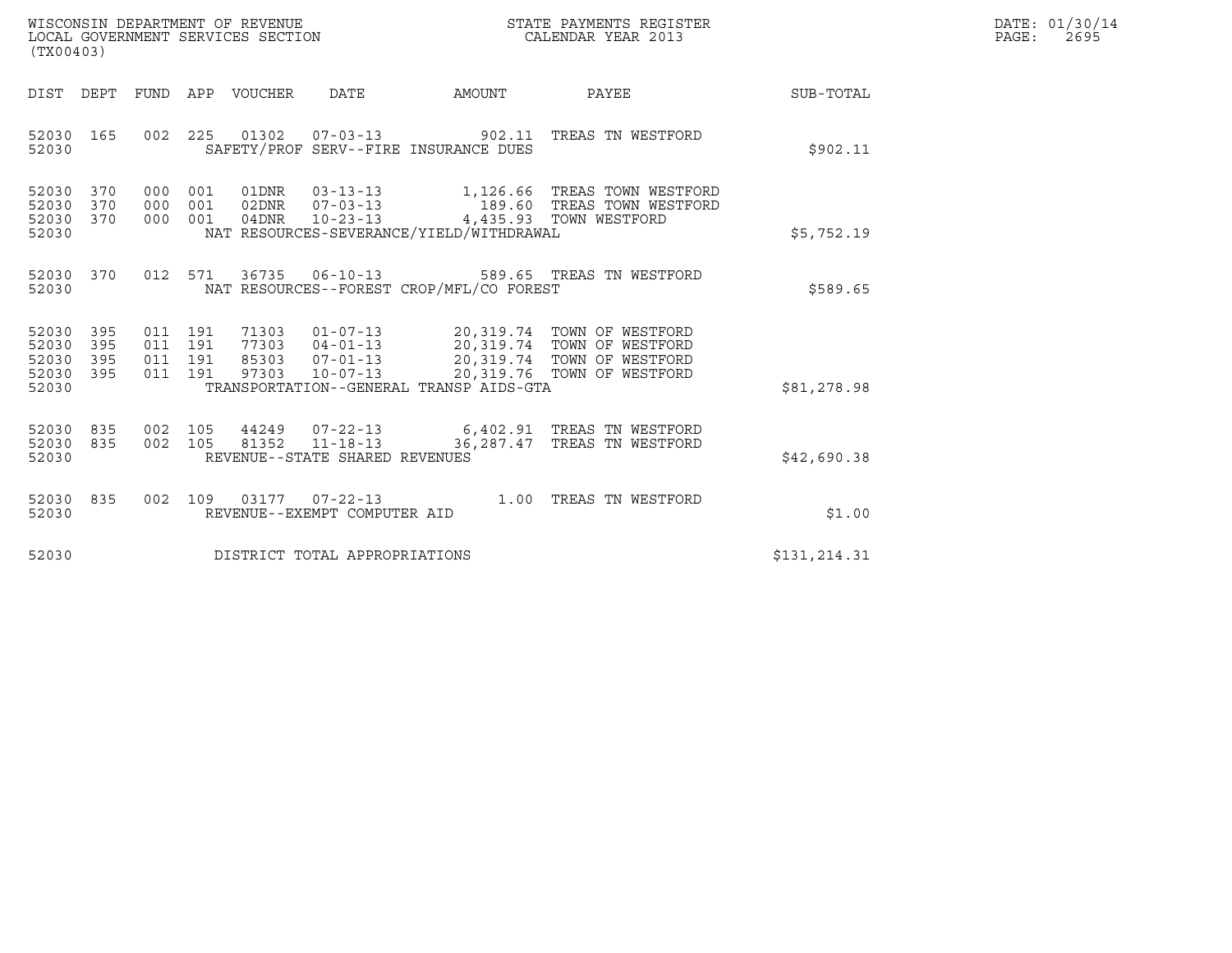| (TX00403)                                 |                          |                                          |         | WISCONSIN DEPARTMENT OF REVENUE<br>LOCAL GOVERNMENT SERVICES SECTION |                                                                    |                                                                                                                                                                                   | STATE PAYMENTS REGISTER<br>CALENDAR YEAR 2013                        |              | DATE: 01/30/14<br>PAGE:<br>2696 |
|-------------------------------------------|--------------------------|------------------------------------------|---------|----------------------------------------------------------------------|--------------------------------------------------------------------|-----------------------------------------------------------------------------------------------------------------------------------------------------------------------------------|----------------------------------------------------------------------|--------------|---------------------------------|
|                                           |                          |                                          |         | DIST DEPT FUND APP VOUCHER DATE                                      |                                                                    | AMOUNT                                                                                                                                                                            | <b>PAYEE</b>                                                         | SUB-TOTAL    |                                 |
| 52032 165<br>52032                        |                          |                                          |         |                                                                      |                                                                    | SAFETY/PROF SERV--FIRE INSURANCE DUES                                                                                                                                             | 002 225 01303 07-03-13 1,037.14 TREAS TN WILLOW                      | \$1.037.14   |                                 |
| 52032 370<br>52032                        |                          |                                          |         |                                                                      |                                                                    | NAT RESOURCES--AIDS IN LIEU OF TAXES                                                                                                                                              | 002 503 15991 02-06-13 4,459.09 TREAS TN WILLOW<br>TOWN SHARE 530.49 | \$4,459.09   |                                 |
| 52032 370<br>52032                        |                          |                                          | 012 571 |                                                                      |                                                                    | NAT RESOURCES--FOREST CROP/MFL/CO FOREST                                                                                                                                          | 36736  06-10-13  772.57  TREAS TN WILLOW                             | \$772.57     |                                 |
| 52032 370<br>52032                        |                          |                                          |         |                                                                      |                                                                    | NAT RESOURCES--AIDS IN LIEU OF TAXES                                                                                                                                              | 012 579 18780 04-15-13 180.46 TREAS TOWN WILLOW                      | \$180.46     |                                 |
| 52032<br>52032<br>52032<br>52032<br>52032 | 395<br>395<br>395<br>395 | 011 191<br>011 191<br>011 191<br>011 191 |         | 97304                                                                | $10 - 07 - 13$                                                     | 71304  01-07-13  23,017.08  TOWN OF WILLOW<br>77304  04-01-13  23,017.08  TOWN OF WILLOW<br>85304  07-01-13  23,017.08  TOWN OF WILLOW<br>TRANSPORTATION--GENERAL TRANSP AIDS-GTA | 23,017.09 TOWN OF WILLOW                                             | \$92,068.33  |                                 |
| 52032 835<br>52032<br>52032               | 835                      | 002 105<br>002 105                       |         | 81353                                                                | 44250 07-22-13<br>$11 - 18 - 13$<br>REVENUE--STATE SHARED REVENUES |                                                                                                                                                                                   | 5,987.56   TREAS  TN  WILLOW<br>33,929.49 TREAS TN WILLOW            | \$39,917.05  |                                 |
| 52032 835<br>52032                        |                          |                                          |         |                                                                      | REVENUE--EXEMPT COMPUTER AID                                       |                                                                                                                                                                                   | 002 109 03178 07-22-13 4.00 TREAS TN WILLOW                          | \$4.00       |                                 |
| 52032                                     |                          |                                          |         |                                                                      | DISTRICT TOTAL APPROPRIATIONS                                      |                                                                                                                                                                                   |                                                                      | \$138,438.64 |                                 |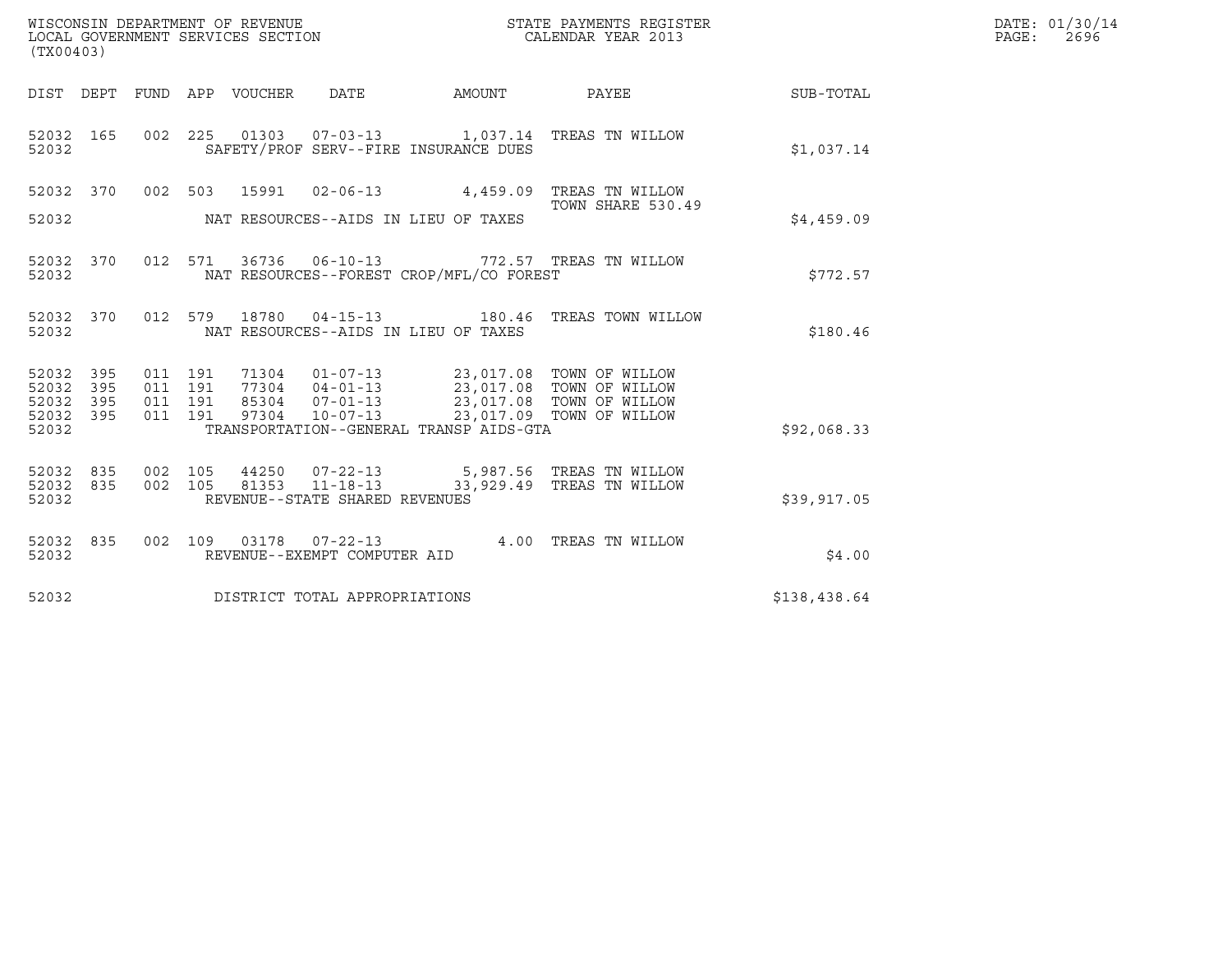|       | DATE: 01/30/14 |
|-------|----------------|
| PAGE: | 2697           |

| WISCONSIN DEPARTMENT OF REVENUE<br>LOCAL GOVERNMENT SERVICES SECTION<br>(TX00403) |                                                      |                                  |                                                              |                                                     | STATE PAYMENTS REGISTER<br>CALENDAR YEAR 2013                                                       |             | DATE: 01/30/14<br>PAGE:<br>2697 |
|-----------------------------------------------------------------------------------|------------------------------------------------------|----------------------------------|--------------------------------------------------------------|-----------------------------------------------------|-----------------------------------------------------------------------------------------------------|-------------|---------------------------------|
| DEPT<br>DIST                                                                      | FUND<br>APP                                          | VOUCHER                          | DATE                                                         | AMOUNT                                              | PAYEE                                                                                               | SUB-TOTAL   |                                 |
| 165<br>52106<br>52106                                                             | 225<br>002                                           | 01304                            | 07-03-13                                                     | 192.39<br>SAFETY/PROF SERV--FIRE INSURANCE DUES     | TREAS VIL BOAZ                                                                                      | \$192.39    |                                 |
| 52106<br>395<br>52106<br>395<br>52106<br>395<br>52106<br>395<br>52106             | 011<br>191<br>011<br>191<br>011<br>191<br>191<br>011 | 71305<br>77305<br>85305<br>97305 | $01 - 07 - 13$<br>04-01-13<br>07-01-13<br>$10 - 07 - 13$     | 1,132.61<br>TRANSPORTATION--GENERAL TRANSP AIDS-GTA | 1,132.59 VILLAGE OF BOAZ<br>1,132.59 VILLAGE OF BOAZ<br>1,132.59 VILLAGE OF BOAZ<br>VILLAGE OF BOAZ | \$4,530.38  |                                 |
| 52106<br>835<br>52106<br>835<br>52106                                             | 002<br>105<br>002<br>105                             | 44251<br>81354                   | 07-22-13<br>$11 - 18 - 13$<br>REVENUE--STATE SHARED REVENUES | 48,500.60                                           | 8,558.93 TREAS VIL BOAZ<br>TREAS VIL BOAZ                                                           | \$57,059.53 |                                 |
| 52106                                                                             |                                                      |                                  | DISTRICT TOTAL APPROPRIATIONS                                |                                                     |                                                                                                     | \$61,782.30 |                                 |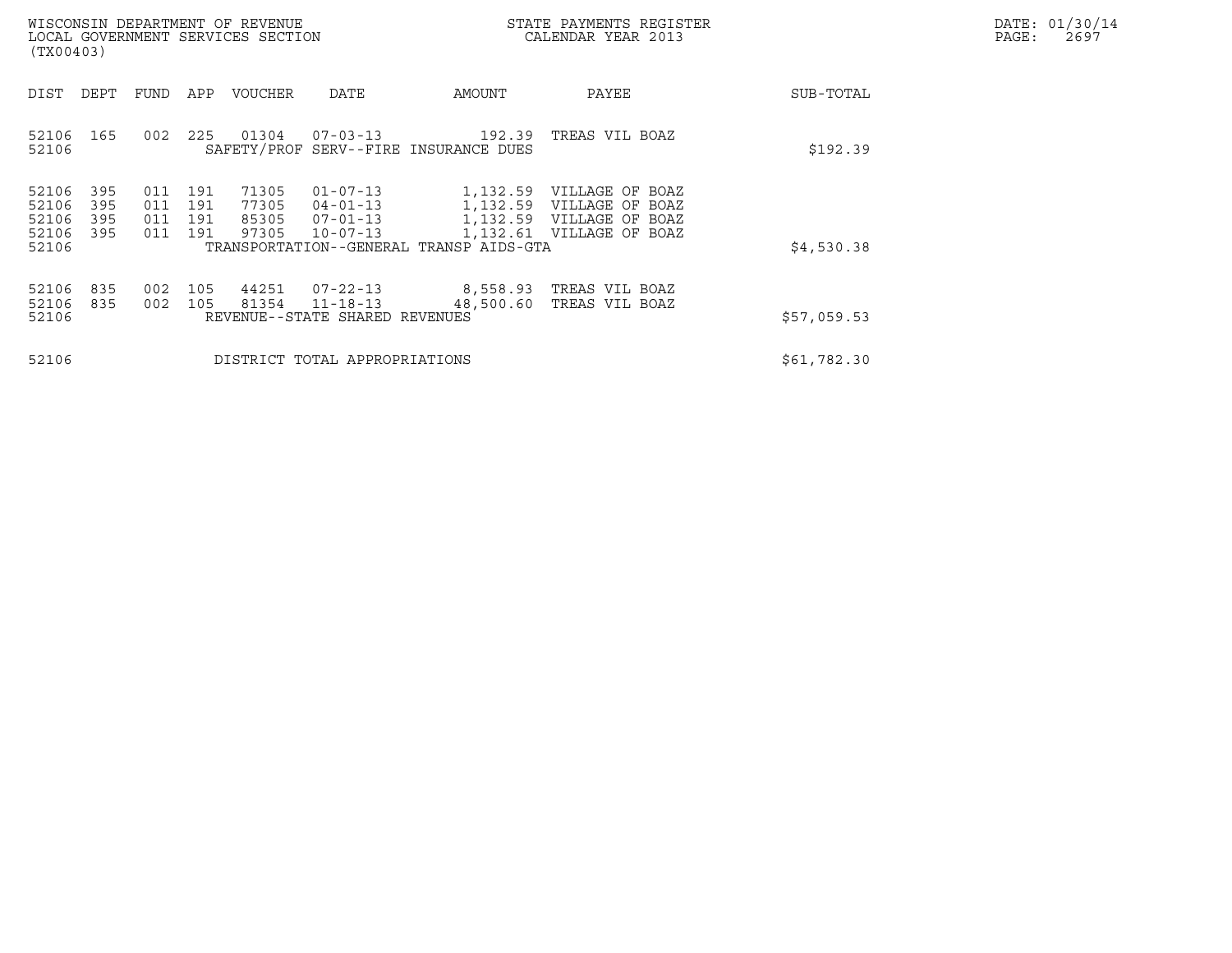| WISCONSIN DEPARTMENT OF REVENUE<br>LOCAL GOVERNMENT SERVICES SECTION | STATE PAYMENTS REGISTER<br>CALENDAR YEAR 2013 | DATE: 01/30/14<br>PAGE:<br>2698 |
|----------------------------------------------------------------------|-----------------------------------------------|---------------------------------|

| (TX00403)                                         |            |  |  |  |                                                                                                                                                                                                                                                                                                                                                                                    |  |             | DATE: 01/30/14<br>$\mathtt{PAGE}$ :<br>2698 |
|---------------------------------------------------|------------|--|--|--|------------------------------------------------------------------------------------------------------------------------------------------------------------------------------------------------------------------------------------------------------------------------------------------------------------------------------------------------------------------------------------|--|-------------|---------------------------------------------|
|                                                   |            |  |  |  | DIST DEPT FUND APP VOUCHER DATE AMOUNT PAYEE                                                                                                                                                                                                                                                                                                                                       |  | SUB-TOTAL   |                                             |
| 52111                                             |            |  |  |  | 52111 165 002 225 01305 07-03-13 664.80 TREAS VIL CAZENOVIA<br>SAFETY/PROF SERV--FIRE INSURANCE DUES                                                                                                                                                                                                                                                                               |  | \$664.80    |                                             |
| 52111                                             | 52111 370  |  |  |  | 074 670 40912 05-20-13 1,760.67 TREAS VIL CAZENOVIA<br>NAT RESOURCES--RU RECYCLING GRANT                                                                                                                                                                                                                                                                                           |  | \$1,760.67  |                                             |
| 52111 395<br>52111<br>52111<br>52111 395<br>52111 | 395<br>395 |  |  |  | $\begin{array}{cccccc} 011 & 191 & 71306 & 01-07-13 & & 2,353.99 & \text{TREAS VIL CAZENOVIA} \\ 011 & 191 & 77306 & 04-01-13 & & 2,353.99 & \text{TREAS VIL CAZENOVIA} \\ 011 & 191 & 85306 & 07-01-13 & & 2,353.99 & \text{TREAS VIL CAZENOVIA} \\ 011 & 191 & 97306 & 10-07-13 & & 2,354.00 & \text{TREAS VIL CAZENOVIA} \end{array$<br>TRANSPORTATION--GENERAL TRANSP AIDS-GTA |  | \$9.415.97  |                                             |
| 52111                                             |            |  |  |  | 52111 435 005 162 01HSD 09-03-13 4,570.68 TREAS VIL CAZENOVIA<br>HS--AMBULANCE FUNDING ASSISTANCE GRANTS                                                                                                                                                                                                                                                                           |  | \$4,570.68  |                                             |
| 52111 835<br>52111 835<br>52111                   |            |  |  |  | 002 105 44252 07-22-13 12,196.18 TREAS VIL CAZENOVIA<br>002 105 81355 11-18-13 69,111.68 TREAS VIL CAZENOVIA<br>REVENUE--STATE SHARED REVENUES                                                                                                                                                                                                                                     |  | \$81,307.86 |                                             |
| 52111 835<br>52111                                |            |  |  |  | 002 109 03179 07-22-13 271.00 TREAS VIL CAZENOVIA<br>REVENUE--EXEMPT COMPUTER AID                                                                                                                                                                                                                                                                                                  |  | \$271.00    |                                             |
|                                                   |            |  |  |  | 52111 DISTRICT TOTAL APPROPRIATIONS                                                                                                                                                                                                                                                                                                                                                |  | \$97,990.98 |                                             |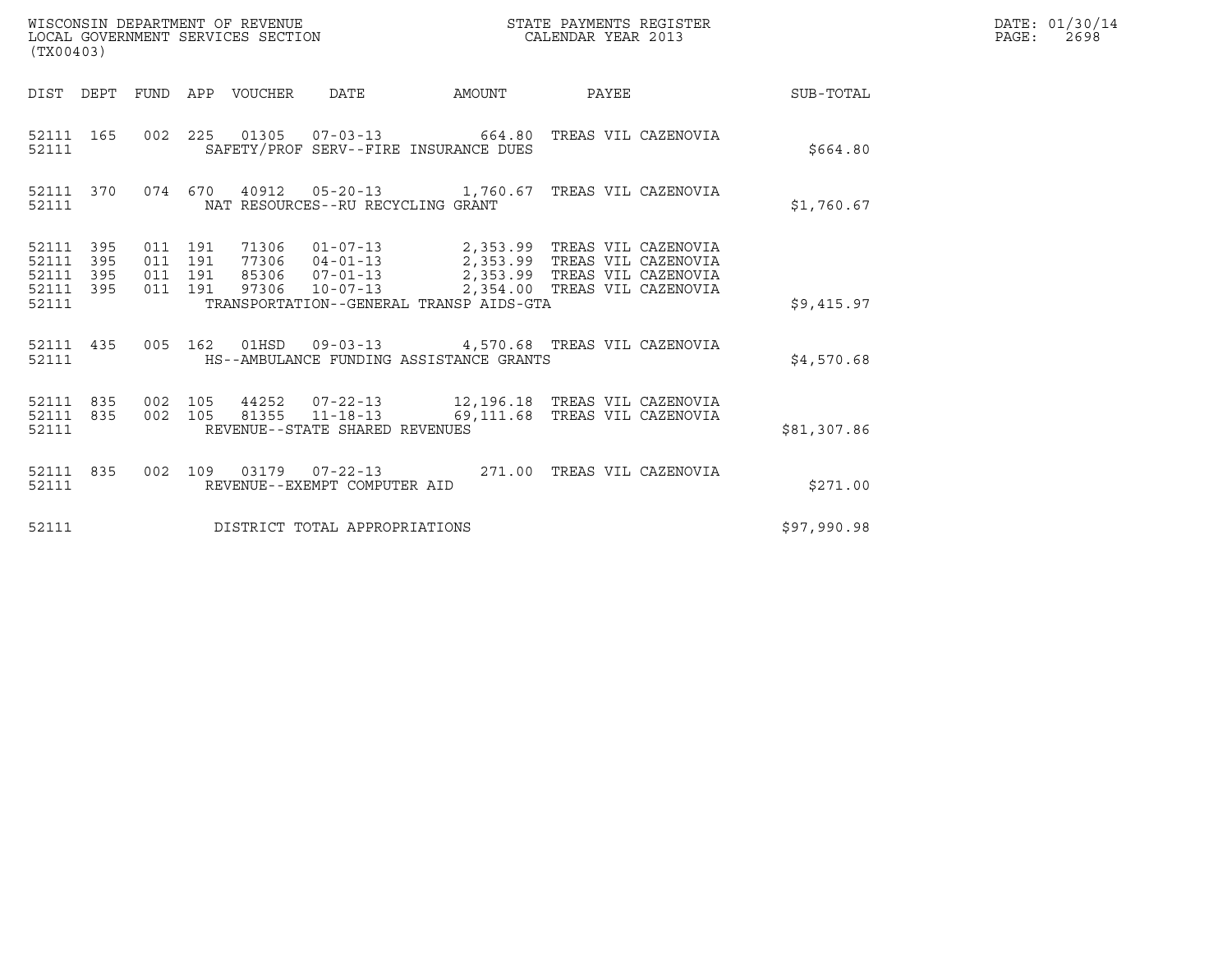| (TX00403)                       |           |                   |         |                                                    |                                          |                                                                                                                                                                                                                     | DATE: 01/30/14<br>PAGE:<br>2699 |  |
|---------------------------------|-----------|-------------------|---------|----------------------------------------------------|------------------------------------------|---------------------------------------------------------------------------------------------------------------------------------------------------------------------------------------------------------------------|---------------------------------|--|
|                                 |           |                   |         |                                                    |                                          |                                                                                                                                                                                                                     |                                 |  |
| 52146                           |           |                   |         |                                                    | SAFETY/PROF SERV--FIRE INSURANCE DUES    | 52146  165  002  225  01306  07-03-13   1,323.69  TREAS  VIL LONE ROCK                                                                                                                                              | \$1,323.69                      |  |
|                                 | 52146     |                   |         |                                                    | NAT RESOURCES--FOREST CROP/MFL/CO FOREST | 52146 370 012 571 36737 06-10-13 8.00 TREAS VIL LONE ROCK                                                                                                                                                           | \$8.00                          |  |
|                                 |           | 52146             |         |                                                    | NAT RESOURCES--AIDS IN LIEU OF TAXES     | 52146 370 012 579 18781 04-15-13 13.75 TREAS VIL LONE ROCK                                                                                                                                                          | \$13.75                         |  |
| 52146                           |           |                   |         |                                                    | NAT RESOURCES--RECREATION RESOURCE-FED   | 52146 370 012 583 02808 04-23-13 252.24 LONE ROCK FIRE PROT DISTR<br>52146 370 012 583 02808 04-23-13 3,603.54 LONE ROCK FIRE PROT DISTR                                                                            | \$3,855.78                      |  |
| 52146                           |           |                   |         |                                                    | TRANSPORTATION--GENERAL TRANSP AIDS-GTA  |                                                                                                                                                                                                                     | \$22,164.99                     |  |
|                                 |           | 52146             |         |                                                    | HS--PREPAID MEDICAL TRANSPORT REIMBURSE  | 52146 435 005 163 01LGS 11-18-13 10,600.00 LONE ROCK RESCUE UNIT                                                                                                                                                    | \$10,600.00                     |  |
|                                 |           | 52146             |         |                                                    | JUSTICE--LAW ENFORCEMENT TRAINING        | 52146 455 002 231 00046 11-01-13 160.00 TREAS VIL LONE ROCK                                                                                                                                                         | \$160.00                        |  |
| 52146                           |           |                   |         | DOA--HOUSING ASSISTANCE GRANTS                     |                                          | $\begin{array}{cccccc} 52146 & 505 & 002 & 745 & 07809 & 03-06-13 & & 120,630.00 & \text{TREAS VIL LONE ROCK} \\ 52146 & 505 & 002 & 745 & 11230 & 06-20-13 & & 43,911.00 & \text{TREAS VIL LONE ROCK} \end{array}$ | \$164,541.00                    |  |
| 52146 835<br>52146 835<br>52146 |           | 002 105           | 002 105 | REVENUE--STATE SHARED REVENUES                     |                                          | 44253  07-22-13  20,534.37  TREAS  VIL LONE ROCK<br>81356  11-18-13   105,761.42  TREAS  VIL LONE ROCK                                                                                                              | \$126,295.79                    |  |
| 52146                           | 52146 835 | 52146 835 002 109 | 002 109 | $05272$ $07-22-13$<br>REVENUE--EXEMPT COMPUTER AID |                                          | 78.00 TREAS VIL LONE ROCK                                                                                                                                                                                           | \$191.00                        |  |
| 52146 835<br>52146              |           |                   |         | REVENUE--LOTTERY CREDIT -                          |                                          | 021  363  35825  03-25-13  4,831.45  TREAS VIL LONE ROCK                                                                                                                                                            | \$4,831.45                      |  |
| 52146                           |           |                   |         | DISTRICT TOTAL APPROPRIATIONS                      |                                          |                                                                                                                                                                                                                     | \$333,985.45                    |  |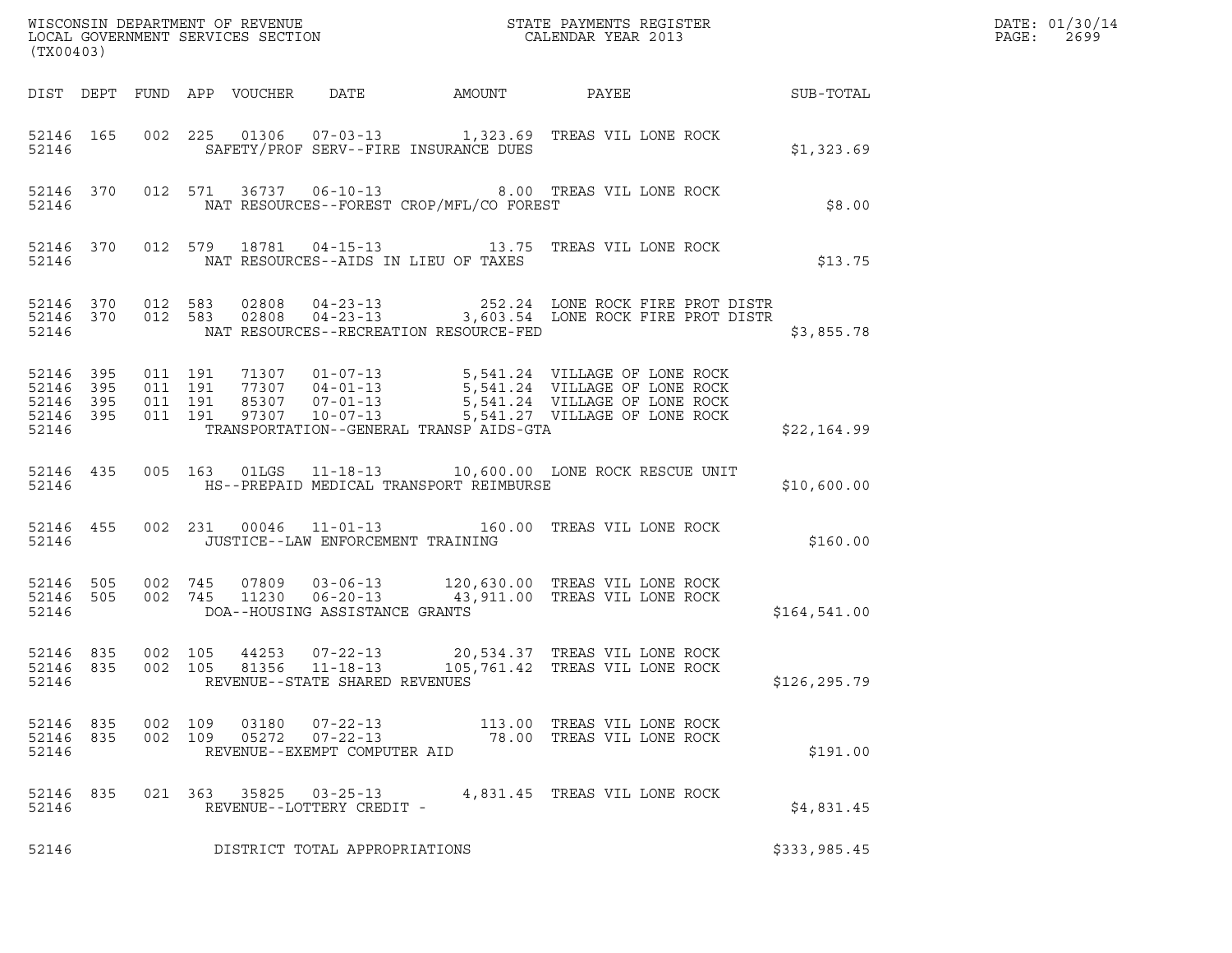| WISCONSIN DEPARTMENT OF REVENUE   | STATE PAYMENTS REGISTER | DATE: 01/30/14 |
|-----------------------------------|-------------------------|----------------|
| LOCAL GOVERNMENT SERVICES SECTION | CALENDAR YEAR 2013      | 2700<br>PAGE:  |

| WISCONSIN DEPARTMENT OF REVENUE<br>LOCAL GOVERNMENT SERVICES SECTION THE STATE PAYMENTS REGISTER<br>(TX00403)<br>(TX00403)                                                                                                                                                              |                                               | $\mathbb{R}^n$<br>DATE: 01/30/14<br>PAGE: 2700 |  |
|-----------------------------------------------------------------------------------------------------------------------------------------------------------------------------------------------------------------------------------------------------------------------------------------|-----------------------------------------------|------------------------------------------------|--|
| DIST DEPT FUND APP VOUCHER DATE AMOUNT PAYEE PAYER SUB-TOTAL                                                                                                                                                                                                                            |                                               |                                                |  |
| 002 225 01307 07-03-13 901.93 TREAS VIL VIOLA<br>52186 165<br>52186   SAFETY/PROF SERV--FIRE INSURANCE DUES                                                                                                                                                                             |                                               | \$901.93                                       |  |
| 52186 395 011 191 71308 01-07-13 7,816.68 TREAS VIL VIOLA<br>52186 395 011 191 77308 04-01-13 7,816.68 TREAS VIL VIOLA<br>52186 395 011 191 85308 07-01-13 7,816.68 TREAS VIL VIOLA<br>52186 395 011 191 97308 10-07-13 7,816.68 TREAS<br>52186 TRANSPORTATION--GENERAL TRANSP AIDS-GTA |                                               | \$31,266.72                                    |  |
| 52186 395 011 278 83255 08-02-13 4,930.22 TREAS VIL VIOLA<br>52186 TRANSPORTATION--LRIP/TRIP/MSIP GRANTS                                                                                                                                                                                |                                               | \$4,930.22                                     |  |
| 52186 435 005 163 01LGS 11-18-13 3,400.00 KICKAPOO VALLEY RESCUE SQUAD<br>52186 MS--PREPAID MEDICAL TRANSPORT REIMBURSE                                                                                                                                                                 |                                               | \$3,400.00                                     |  |
| 52186 455 002 231 00611 02-19-13 160.00 TREAS VIL VIOLA<br>52186 JUSTICE--LAW ENFORCEMENT TRAINING                                                                                                                                                                                      |                                               | \$160.00                                       |  |
| 52186 505 002 743 02061 10-08-13 65,000.00 TREAS VIL VIOLA<br>52186 505 002 743 02790 10-28-13 5,000.00 TREAS VIL VIOLA<br>52186 505 002 743 03520 11-21-13 12,000.00 TREAS VIL VIOLA<br>52186 505 002 743 05754 01-03-13 34,500.00 TRE<br>DOA--HOUSING ASSISTANCE GRANTS<br>52186      |                                               | \$142,000.00                                   |  |
| $\begin{array}{cccccccc} 52186 & 835 & 002 & 105 & 44254 & 07-22-13 & & 42,354.88 & \text{TREAS VII VIOLA} \\ 52186 & 835 & 002 & 105 & 81357 & 11-18-13 & & 236,618.66 & \text{TREAS VII VIOLA} \end{array}$<br>52186 REVENUE--STATE SHARED REVENUES                                   |                                               | \$278,973.54                                   |  |
| 002 109 03181 07-22-13 28.00 TREAS VIL VIOLA<br>002 109 03429 07-22-13 2.00 TREAS VIL VIOLA<br>52186 835<br>52186 835<br>52186 835<br>002 109<br>05273<br>$07 - 22 - 13$<br>52186 835<br>002 109<br>05328<br>$07 - 22 - 13$<br>52186<br>REVENUE--EXEMPT COMPUTER AID                    | 9.00 TREAS VIL VIOLA<br>74.00 TREAS VIL VIOLA | \$113.00                                       |  |
| 52186 835<br>021 363 35902<br>$03 - 25 - 13$<br>52186<br>REVENUE--LOTTERY CREDIT -                                                                                                                                                                                                      | 1,056.55 TREAS VIL VIOLA                      | \$1,056.55                                     |  |
| 52186<br>DISTRICT TOTAL APPROPRIATIONS                                                                                                                                                                                                                                                  |                                               | \$462,801.96                                   |  |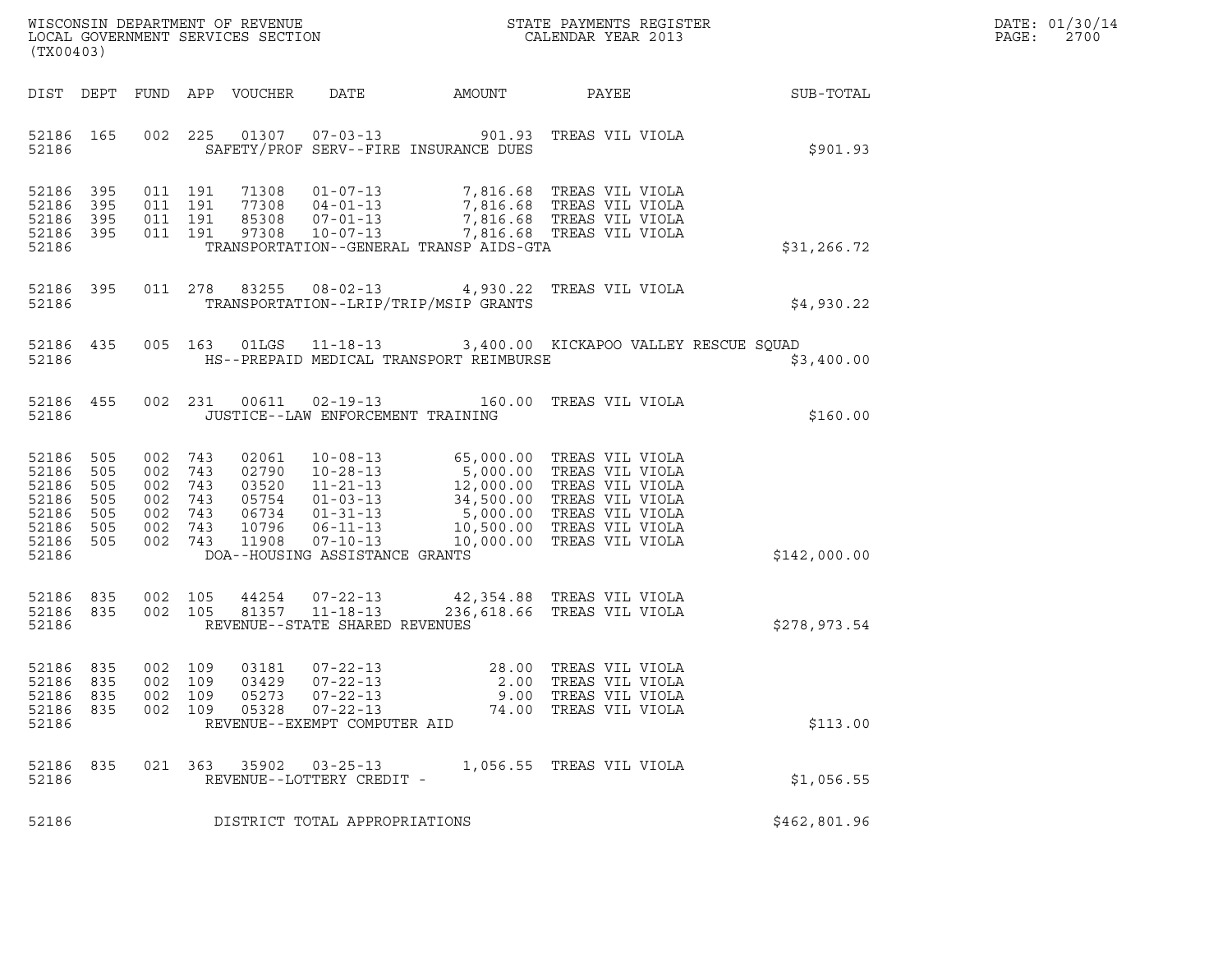| WISCONSIN DEPARTMENT OF REVENUE<br>LOCAL GOVERNMENT SERVICES SECTION<br>(TX00403)                                                                                                                                             |                                                                       | STATE PAYMENTS REGISTER<br>CALENDAR YEAR 2013                                   |             | DATE: 01/30/14<br>$\mathtt{PAGE}$ :<br>2701 |
|-------------------------------------------------------------------------------------------------------------------------------------------------------------------------------------------------------------------------------|-----------------------------------------------------------------------|---------------------------------------------------------------------------------|-------------|---------------------------------------------|
| DIST DEPT FUND APP VOUCHER<br>DATE                                                                                                                                                                                            | AMOUNT                                                                | PAYEE                                                                           | SUB-TOTAL   |                                             |
| 52196 165 002 225 01308 07-03-13<br>SAFETY/PROF SERV--FIRE INSURANCE DUES<br>52196                                                                                                                                            |                                                                       | 141.44 TREAS VIL YUBA                                                           | \$141.44    |                                             |
| 52196<br>395<br>011 191<br>71309<br>$01 - 07 - 13$<br>52196<br>011 191<br>395<br>77309<br>$04 - 01 - 13$<br>52196<br>395<br>011 191<br>85309<br>$07 - 01 - 13$<br>52196<br>011 191<br>395<br>97309<br>$10 - 07 - 13$<br>52196 | 545.12<br>545.12<br>545.12<br>TRANSPORTATION--GENERAL TRANSP AIDS-GTA | VILLAGE OF YUBA<br>VILLAGE OF YUBA<br>VILLAGE OF YUBA<br>545.15 VILLAGE OF YUBA | \$2,180.51  |                                             |
| 002 105<br>52196<br>835<br>44255 07-22-13<br>52196<br>81358<br>835<br>002 105<br>52196<br>REVENUE--STATE SHARED REVENUES                                                                                                      | 1,415.69   TREAS VIL YUBA<br>$11 - 18 - 13$                           | 8,022.24 TREAS VIL YUBA                                                         | \$9,437.93  |                                             |
| 52196<br>DISTRICT TOTAL APPROPRIATIONS                                                                                                                                                                                        |                                                                       |                                                                                 | \$11,759.88 |                                             |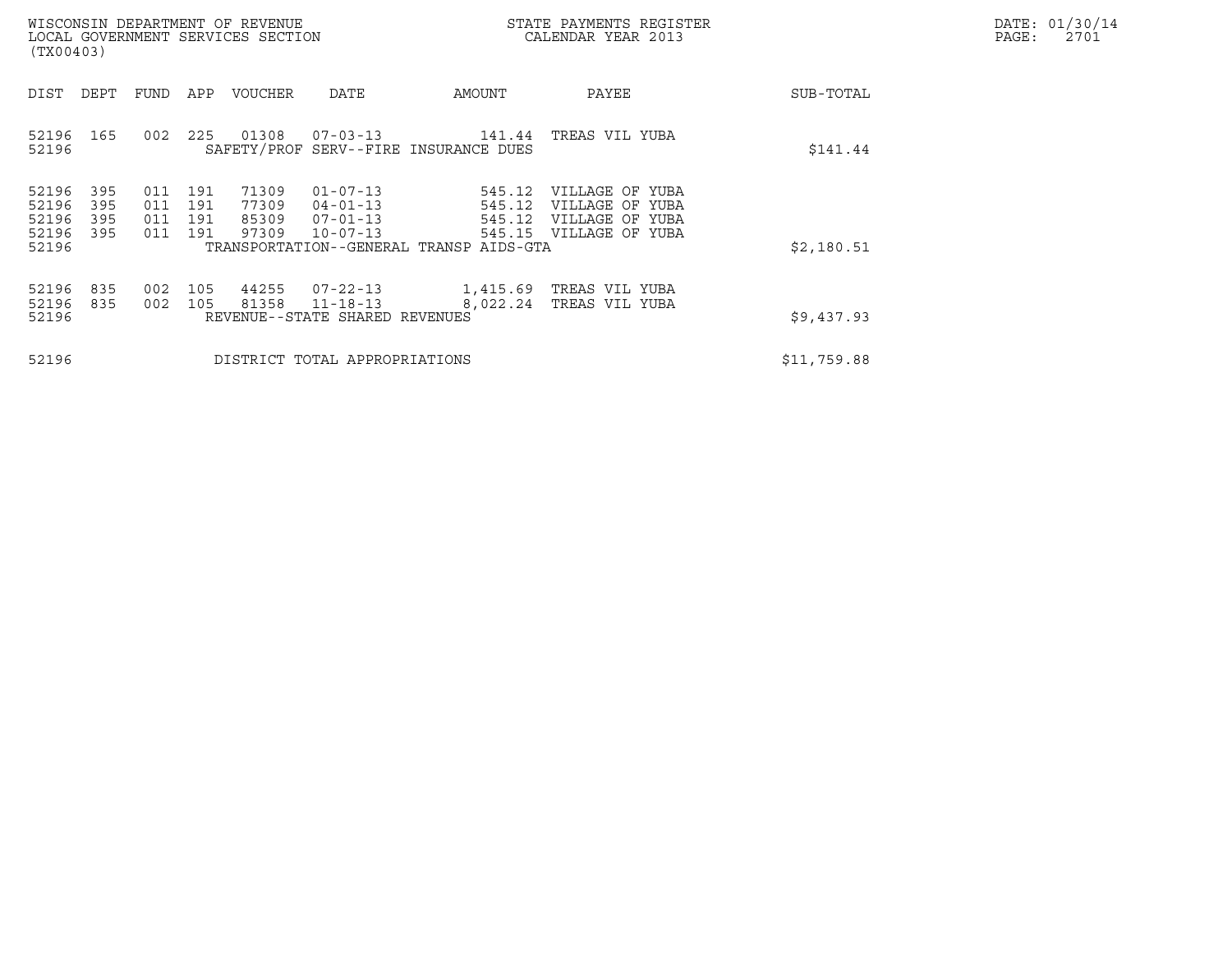| (TX00403)                                             |            |                                          |                |                            |                                                                                      |                                         | $\tt WISCONSIM DEPARTMENT OF REVENUE$ $\tt WISCONSIMENTS REGISTER$<br>LOCAL GOVERNMENT SERVICES SECTION $\tt CALENDAR YEAR$ 2013                                                                                                            |                | DATE: 01/30/14<br>$\mathtt{PAGE:}$<br>2702 |
|-------------------------------------------------------|------------|------------------------------------------|----------------|----------------------------|--------------------------------------------------------------------------------------|-----------------------------------------|---------------------------------------------------------------------------------------------------------------------------------------------------------------------------------------------------------------------------------------------|----------------|--------------------------------------------|
|                                                       |            |                                          |                | DIST DEPT FUND APP VOUCHER | DATE                                                                                 | AMOUNT                                  | PAYEE                                                                                                                                                                                                                                       | SUB-TOTAL      |                                            |
| 52276                                                 | 52276 165  |                                          |                |                            |                                                                                      | SAFETY/PROF SERV--FIRE INSURANCE DUES   | 002 225 01309 07-03-13 10,219.63 TREAS CITY RICHLAND CENTE                                                                                                                                                                                  | \$10, 219.63   |                                            |
| 52276 395<br>52276<br>52276 395<br>52276 395<br>52276 | 395        | 011 162<br>011 162<br>011 162<br>011 162 |                | 72085                      |                                                                                      | TRANSPORTATION--CONNECTING HIGHWAY AIDS | 01-07-13 11,381.20 CITY OF RICHLAND CENTER<br>78085 04-01-13<br>86085 07-01-13 11,381.20 CITY OF RICHLAND CENTER<br>98085 10-07-13 11,381.20 CITY OF RICHLAND CENTER<br>11,381.20 CITY OF RICHLAND CENTER                                   | \$45,524.80    |                                            |
| 52276<br>52276<br>52276 395<br>52276 395<br>52276     | 395<br>395 | 011 177<br>011 177<br>011 177<br>011 177 |                |                            | TRANSPORTATION--TRANSIT AID                                                          |                                         | 00047 12-30-13 6,774.00 CITY OF RICHLAND CENTER<br>80047 06-14-13 11,289.00 CITY OF RICHLAND CENTER<br>88047 07-08-13 11,289.00 CITY OF RICHLAND CENTER<br>92047 09-30-13 11,289.00 CITY OF RICHLAND CENTER                                 | \$40,641.00    |                                            |
| 52276 395<br>52276<br>52276 395<br>52276              | 395        | 011 182<br>011 182<br>011 182            |                | 84943<br>93261             | $08 - 21 - 13$<br>$11 - 06 - 13$                                                     | TRANSPORTATION--TRANSIT AIDS-FEDERAL    | 65547 02-19-13 16,296.00 TREAS CITY RICHLAND CENTE<br>29,869.00 TREAS CITY RICHLAND CENTE<br>13,708.00 TREAS CITY RICHLAND CENTE                                                                                                            | \$59,873.00    |                                            |
| 52276 395<br>52276<br>52276 395<br>52276 395<br>52276 | 395        | 011 191<br>011 191<br>011 191<br>011 191 |                | 97310                      | $10 - 07 - 13$                                                                       | TRANSPORTATION--GENERAL TRANSP AIDS-GTA | 71310  01-07-13  55,295.88  CITY OF RICHLAND CENTER<br>77310  04-01-13  55,295.88  CITY OF RICHLAND CENTER<br>85310  07-01-13  55,295.88  CITY OF RICHLAND CENTER<br>55,295.88 CITY OF RICHLAND CENTER<br>55,295.88 CITY OF RICHLAND CENTER | \$221, 183.52  |                                            |
| 52276 395<br>52276 395<br>52276                       |            | 011 278<br>011 278                       |                | 60941<br>64593             | $01 - 03 - 13$<br>$02 - 07 - 13$                                                     | TRANSPORTATION--LRIP/TRIP/MSIP GRANTS   | 9,997.57   TREAS CITY RICHLAND CENTER<br>9,860.45   TREAS CITY RICHLAND CENTER                                                                                                                                                              | \$19,858.02    |                                            |
| 52276 455<br>52276                                    |            |                                          |                |                            | JUSTICE--LAW ENFORCEMENT TRAINING                                                    |                                         | 002 231 00515 02-13-13 2,080.00 TREAS CITY RICHLAND CENTE                                                                                                                                                                                   | \$2,080.00     |                                            |
| 52276<br>52276<br>52276 505<br>52276                  | 505<br>505 | 002 743<br>002                           | 743<br>002 743 | 03547<br>03958<br>06732    | $11 - 21 - 13$<br>$12 - 12 - 13$<br>$02 - 12 - 13$<br>DOA--HOUSING ASSISTANCE GRANTS |                                         | 20,000.00 TREAS CITY RICHLAND CENTE<br>63,124.00 TREAS CITY RICHLAND CENTE<br>170,376.00 TREAS CITY RICHLAND CENTE                                                                                                                          | \$253,500.00   |                                            |
| 52276 835<br>52276 835<br>52276                       |            | 002 105<br>002 105                       |                | 44256<br>81359             | $07 - 22 - 13$<br>$11 - 18 - 13$<br>REVENUE--STATE SHARED REVENUES                   |                                         | 233,037.35 TREAS CITY RICHLAND CENTE<br>1,095,937.46 TREAS CITY RICHLAND CENTE                                                                                                                                                              | \$1,328,974.81 |                                            |
| 52276 835<br>52276 835                                |            | 002 109<br>002 109                       |                | 03182<br>05274             | $07 - 22 - 13$<br>$07 - 22 - 13$                                                     |                                         | 6,774.00 TREAS CITY RICHLAND CENTE<br>17,148.00 TREAS CITY RICHLAND CENTE                                                                                                                                                                   |                |                                            |